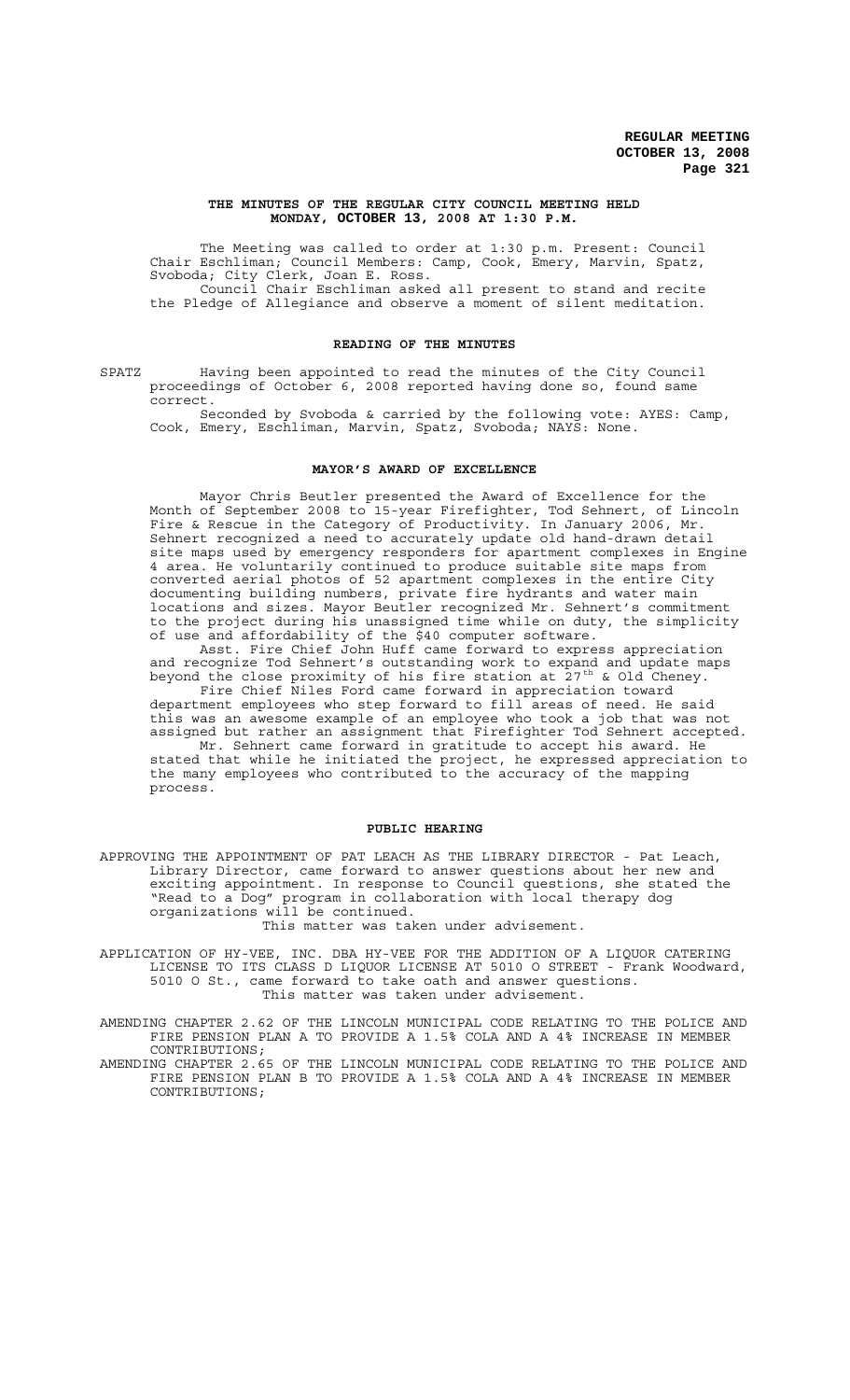AMENDING CHAPTER 2.66 OF THE LINCOLN MUNICIPAL CODE RELATING TO THE POLICE AND FIRE PENSION PLAN C TO PROVIDE A 1.5% COLA AND A 4% INCREASE IN MEMBER CONTRIBUTIONS;

APPROVING THE LABOR CONTRACT BETWEEN THE CITY AND IAFF, LOCAL 644, EFFECTIVE AUGUST 21, 2008;

APPROVING A TRANSFER OF APPROPRIATIONS AND CASH WITHIN THE 2008-2009 OPERATING BUDGET FROM THE FIRE & RESCUE GENERAL FUND, EMS ENTERPRISE FUND, GRANTS-IN-AID FUND, BUILDING & SAFETY FUND, SOCIAL SECURITY FUND AND POLICE GENERAL FUND FOR REALLOCATION TO THE POLICE AND FIRE PENSION FUND IN THE AMOUNT OF \$356,342.00 - Mayor Chris Beutler came forward in support of the ordinances and present factors relating to the Pension Plan and labor contract. He said by asking Unions for one-year contracts, pay and benefit increases will be kept to 2.4% including both step and comparability increases and raises will be kept in line with projected revenue increases. Instead of a wage increase, the Firefighter Union requested their increase to be part of a plan to offer a cost of living adjustment (COLA) to their pension. They proposed to fund their COLA by increasing their pension fund contributions from 8% to 12% of their pay. Mayor Beutler stressed that unlike other individuals, Firefighters do not receive Social Security nor do they receive a COLA; hence, the City does not pay a Social Security employer tax. He said essentially the COLA is the lesser of inflation or a 1.5 annual increase which allows the overall deal fully fundable. Mayor Beutler continued to briefly address specifics by reporting the following: the Firefighter salary increase for 08-09 would be only .8 of a percent; they would pay a portion of their additional 4% retirement contribution to cover the ongoing service costs of the COLA; approximately \$8 million would be transferred from the 13th Check Fund (established 17 years ago) to completely finance Firefighters' years of service to date; and the City & the Firefighters would both contribute money in a separate fund until enough was built up to give an additional .5% COLA. The City's contribution would be equal to a 1.7% salary increase bringing the City's total contracted commitment to an equivalent of 2.4% of salary. He said the combined revenues fully fund the COLA for the past and the future. In summary, taxpayers will save hundreds of thousands of dollars in the General Fund, Firefighters will receive a fair and reasonable COLA just like most other people, Fire Administration will get a key management tool and all will benefit from the drug policy protecting the firefighters and people they serve.

Dave Engler, President of Lincoln Firefighters Assn., 241 Victory Lane, came forward in support of the fairly- & cooperatively-negotiated pension plan, to share membership concerns about minimal monthly retirement income and answer questions. To clarify statistics he said that the current pension plan requires an individual to be age 50 and have at least 25 years of service.

Don Taute, City/County Personnel Director, came forward to highlight negotiation elements, present important factors and answer questions. He stated all calculations have been provided from the Gabriel Roeder Smith actuary firm associated with the plan for about 60 years. The report is in preparation phase with the final numbers to be determined once the actual amount is transferred from the 13<sup>th</sup> check fund to take care of the past service requirement for fiscal year ending August 31, 2008. He said the primary focus is the 1.5% COLA which is 100% funded from day one. Mr. Taute reported that there is a little over \$205 million in the Police & Firefighter Pension fund.

John Hewitt, 15-year Retired Police Officer, came forward to share that many cannot live on the minimal monthly retirement supplement. He asked what will happen to the 13<sup>th</sup> check and it was clarified that retirees getting the 13<sup>th</sup> check will continue to receive it.

Paul Lutomski, Police & Fire Pension Officer, came forward to answer questions and to clarify that future and normal costs are covered by employee contributions. He said in this economic situation, rationally it is a good time to get increased contributions and put an additional amount of 4% to work. He stated the 1.5% and 2% is on the low end of what is comparable. He stated the numbers he had to work with from the actuary were considered rough and ballpark due to the use of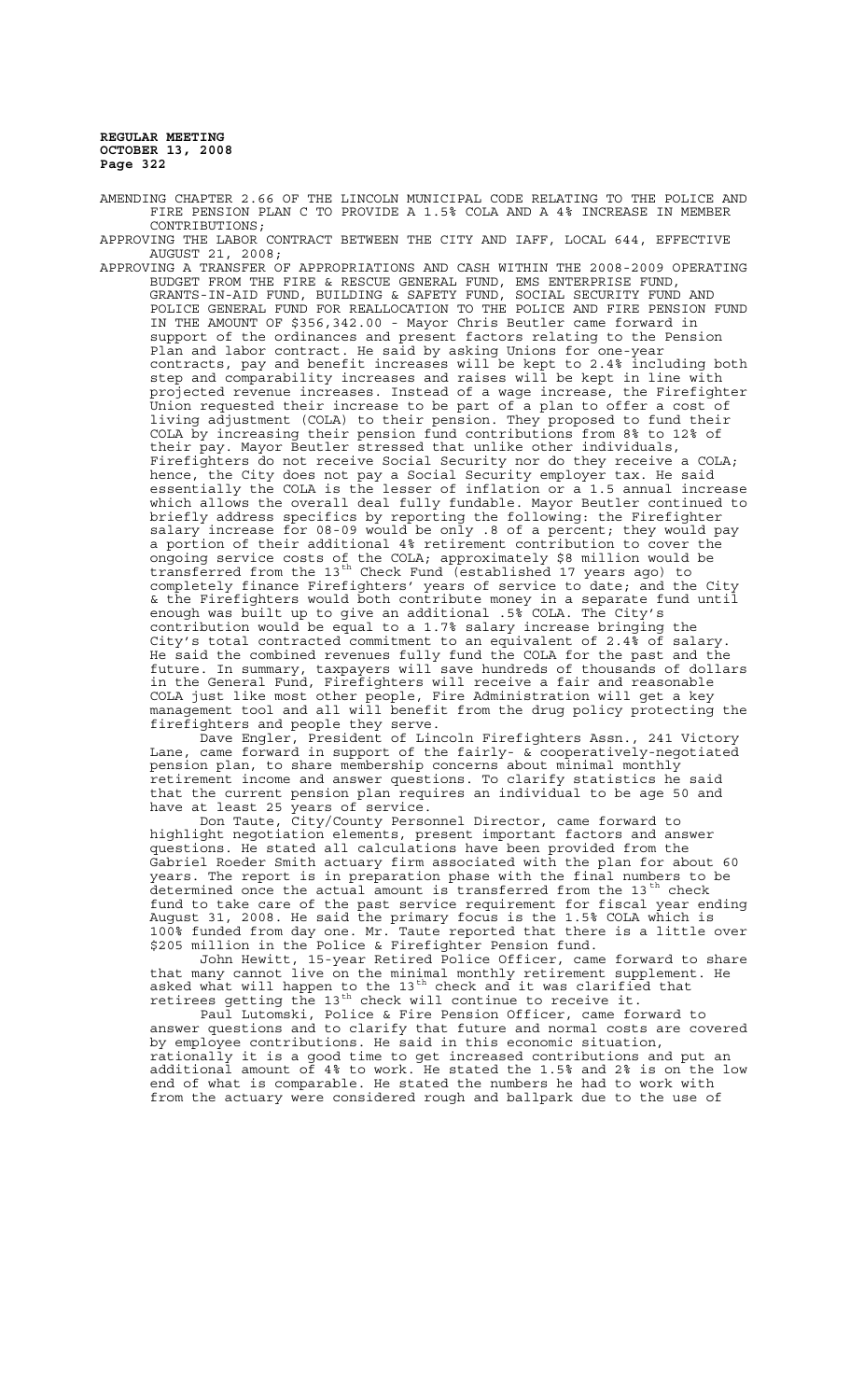8/31/07 data. If passed, the actuarial firm will provide a formal analysis with exact names, salaries, and years of service of everyone involved. In discussion with Council Member Camp, Mr. Lutomski stated prior to a down financial market the fund was at 101%; however, expected performance as of 8/31/08 could be only 97-98% funded. He explained the actuary's method of using a 4-year smoothing process, otherwise big changes could necessitate changes in what the City should contribute to the pension. Council Member Marvin reiterated dollar figures with Mr. Lutomski and in agreement clarified that there are large amounts of resources to cover retirees well into the future.

Coby Mach, LIBA, came forward in a neutral capacity on the contract and requested the Council to exercise caution in moving forward and recommended following the formal actuarial analysis as being expert advice.

John Cripe, Personnel Dept. Compensation/Classification Manager, came forward to answer questions about the actuary's report and clarified that the process is to manage the plan for a 20 or 30 year span, so the reaction to a market increase in one or two years isn't that significant. He said from 1984 to 2001 the plan had significant over funding levels on an annualized basis. Mr. Cripe said every penny of over funding was used by the City to offset their contribution in those years without an increase in benefits which in turn saved millions of dollars to taxpayers.

Scott Holecheck, 6310 Woodstock, came forward stating he has had 19-years' experience in private/public retirement plans including his current position as Director of Ameritas Client Services, and reported that the amount of COLA suggested is on the low side as compared with other firms.

Mr. Taute came forward in rebuttal stating the City has exercised caution in its approach. He presented the fact that Firefighters are willing to increase their contributions to help fund the conservative COLA. In discussion with Mr. Taute, Council Member Marvin clarified that a liability is created only if the contract is voted down and the taxpayers could be forced to pay more money.

This matter was taken under advisement.

- APPROVING THE TRANSFER OF CASH AND APPROPRIATION OF UNSPENT FUND BALANCE IN THE AMOUNT OF \$750,000 IN FY 2008-09 FROM THE STREET CONSTRUCTION FUND BALANCE TO PROJECT NO. 070716 SIDEWALK MAINTENANCE AND REPAIR - Steve Hubka, Budget Officer, came forward to clarify that in 2006, Highway Allocation Bonds were issued followed by the January 2007 passage of an ordinance intending \$2.25 million for sidewalks to be appropriated over a three fiscal-year period. In response to questioning, Mr. Hubka said by charter the transfer requires Council action. This matter was taken under advisement.
- CHANGE OF ZONE 08040 AMENDING TITLE 27 OF THE LINCOLN MUNICIPAL CODE RELATING TO ZONING BY ADDING A NEW SECTION NUMBERED 27.03.638 TO DEFINE WIND ENERGY CONVERSION SYSTEM (WECS); BY AMENDING SECTIONS 27.07.020, 27.09.020, 27.11.020, 27.13.020, 27.15.020, 27.17.020, 27.19.020, 27.21.020, 27.23.020, 27.24.020, 27.25.020, 27.26.020, 27.27.020, 27.29.020, 27.31.030, 27.33.020, 27.37.020, 27.39.020, 27.41.020, 27.43.020, 27.45.020 TO ADD WECS AS A PERMITTED USE IN THE AG, AGR, R-1 THROUGH R-8, O-1 THROUGH O-3, B-1, B-2, B-3, B-5 AND H-1 THROUGH H-4 ZONING DISTRICTS; BY AMENDING SECTIONS 27.07.030, AND 27.09.030 TO ADD WECS OVER THE DISTRICT HEIGHT AS A PERMITTED CONDITIONAL USE IN THE AG AND AGR DISTRICTS, AMENDING SECTIONS 27.11.040, 27.13.040, 27.15.040, 27.17.040, 27.19.040, 27.21.040, 27.23,040, 27.24.040, 27.25.030, 27.26.040, 27.27.030, 27.29.040, 27.31.050, 27.33.040, 27.35.030, 27.37.030, 27.45.030, 27.47.030, 27.49.040 AND 27.51.050 TO ADD WECS OVER THE DISTRICT HEIGHT AS A PERMITTED SPECIAL USE IN THE R-1 THROUGH R-8, O-1 THROUGH O-3, B-1 THROUGH B-5, H-1 THROUGH H-4, AND I-1 THROUGH I-3 ZONING DISTRICTS; AMENDING SECTION 27.63.420 TO AMEND THE SPECIAL PERMIT REQUIREMENTS FOR WECS; AMENDING SECTION 27.71.025 TO CLARIFY WECS MAY EXCEED THE HEIGHT OF THE DISTRICT IN WHICH THE WECS IS LOCATED; AND REPEALING SECTIONS 27.07.020, 27.07.030, 27.09.020, 27.09.030,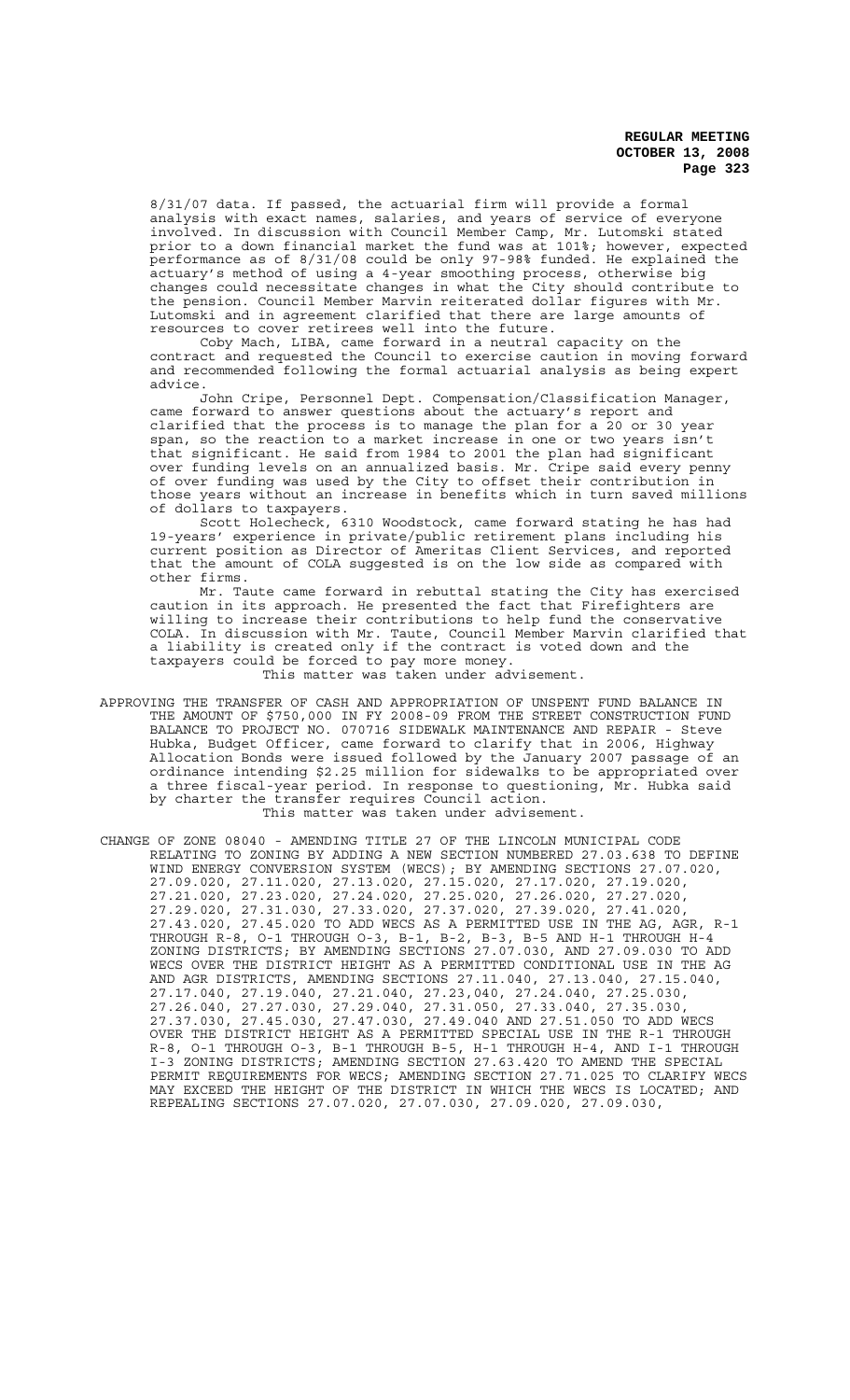> 27.11.020, 27.11.040, 27.13.020, 27.13.040, 27.15.020, 27.15.040, 27.17.020, 27.17.040, 27.19.020, 27.19.040, 27.21.020, 27.21.040, 27.23.020, 27.23.040, 27.24.020, 27.24.040, 27.25.020, 27.25.030, 27.26.020, 27.26.040, 27.27.020, 27.27.030, 27.29.020, 27.29.040, 27.31.030, 27.31.050, 27.33.020, 27.33.040, 27.35.030, 27.37.020, 27.37.030, 27.39.020, 27.39.030, 27.41.020, 27.41.040, 27.43.020, 27.43.040, 27.45.020, 27.45.030, 27.47.030, 27.49.040, 27.51.050, 27.63.420, AND 27.71.025 OF THE LINCOLN MUNICIPAL CODE AS HITHERTO EXISTING - Mike DeKalb, County Planning, came forward to explain the change of zone to allow wind machines to be a permitted use in all the districts, allowing additional height conditionally in AG as a 1 to 1 ratio and higher in the rest of the zoning districts by special permit. He said this adjustment is in response to an increase in wind turbine sales and to update particular zoning language from 1982. He responded to questions about possible visual/noise issues by stating that the impact is similar to dish antennae and research revealed that the noise created by a machine is less than the wind in the trees. This matter was taken under advisement.

- CHANGE OF ZONE 08043 REQUEST OF WRK, LLC, ON BEHALF OF HAYMARKET SOUTH LLC AND INFINITY S DEVELOPMENT CO. FOR A CHANGE OF ZONE FROM I-1 INDUSTRIAL DISTRICT TO B-4 LINCOLN CENTER BUSINESS DISTRICT ON APPROXIMATELY 1.03 ACRES GENERALLY LOCATED AT S. 8TH STREET AND M STREET - Kent Seacrest, Seacrest & Kalkowski, 1111 Lincoln Mall, Suite 350, came forward representing the applicants in cooperation with Bob Stephens with Infinity S Development to unify the zoning in the center. In response to Council questioning, Mr. Seacrest said there will be flexibility to allow residential if the market warrants. This matter was taken under advisement.
- CHANGE OF ZONE 08046 REQUEST OF THE HISTORIC PRESERVATION COMMISSION, ON BEHALF OF AGINVEST, FOR A CHANGE OF ZONE FROM B-2 PLANNED NEIGHBORHOOD BUSINESS DISTRICT TO R-3 RESIDENTIAL DISTRICT ON APPROXIMATELY 2.7 ACRES GENERALLY LOCATED AT N. 14TH STREET AND MORTON STREET;

CHANGE OF ZONE 08022HP - APPLICATION OF DANJA PEGRAM SIDERS, ON BEHALF OF AGINVEST LLC, TO DESIGNATE THE DR. SLATTERY HOUSE AT 5230 NORTH 14TH STREET AS A HISTORIC LANDMARK - Ed Zimmer, Planning Dept. Historic Preservation, came forward to clarify that the unification of zoning preserves the landmark 6-acre house lot but does not advantage the owner in any way. He said Public Works is comfortable with creating a 3-way intersection at  $14^{\text{th}}$  & Morton.

This matter was taken under advisement.

CHANGE OF ZONE 08048 - REQUEST OF HARTLAND HOMES FOR A CHANGE OF ZONE FROM R-3 RESIDENTIAL DISTRICT TO B-1 LOCAL BUSINESS DISTRICT ON APPROXIMATELY 8.500 SQ. FT. OF PROPERTY GENERALLY LOCATED AT N.W. 48TH STREET AND W. ADAMS STREET - Lyle Loth, ESP Engineering, 601 Old Cheney Rd., came forward representing the applicant and to answer questions. This matter was taken under advisement.

VACATION 08005 - VACATING THE EAST-WEST ALLEY IN BLOCK 21, ORIGINAL PLAT, LINCOLN, GENERALLY LOCATED BETWEEN R AND S STREETS FROM N. 8TH STREET TO N. 9TH STREET - Kent Seacrest, Seacrest & Kalkowski, 1111 Lincoln Mall, Suite 350, came forward representing Block 21 LLC of the Woodbury Corp. of Salt Lake City and WRK, LLC regarding the development of the Arts & Humanities Block stating the alley has not been practical for vehicle transportation in the Downtown or Haymarket network.

Clint Thomas, Urban Development Real Estate Agent, came forward to answer Council questions stating he placed a minimal valuation of 15 cents a sq. ft. on the 16 ft. wide by 300 ft. long parcel because it would probably not sell in a market with sanitary sewer and electrical easements running through it.

This matter was taken under advisement.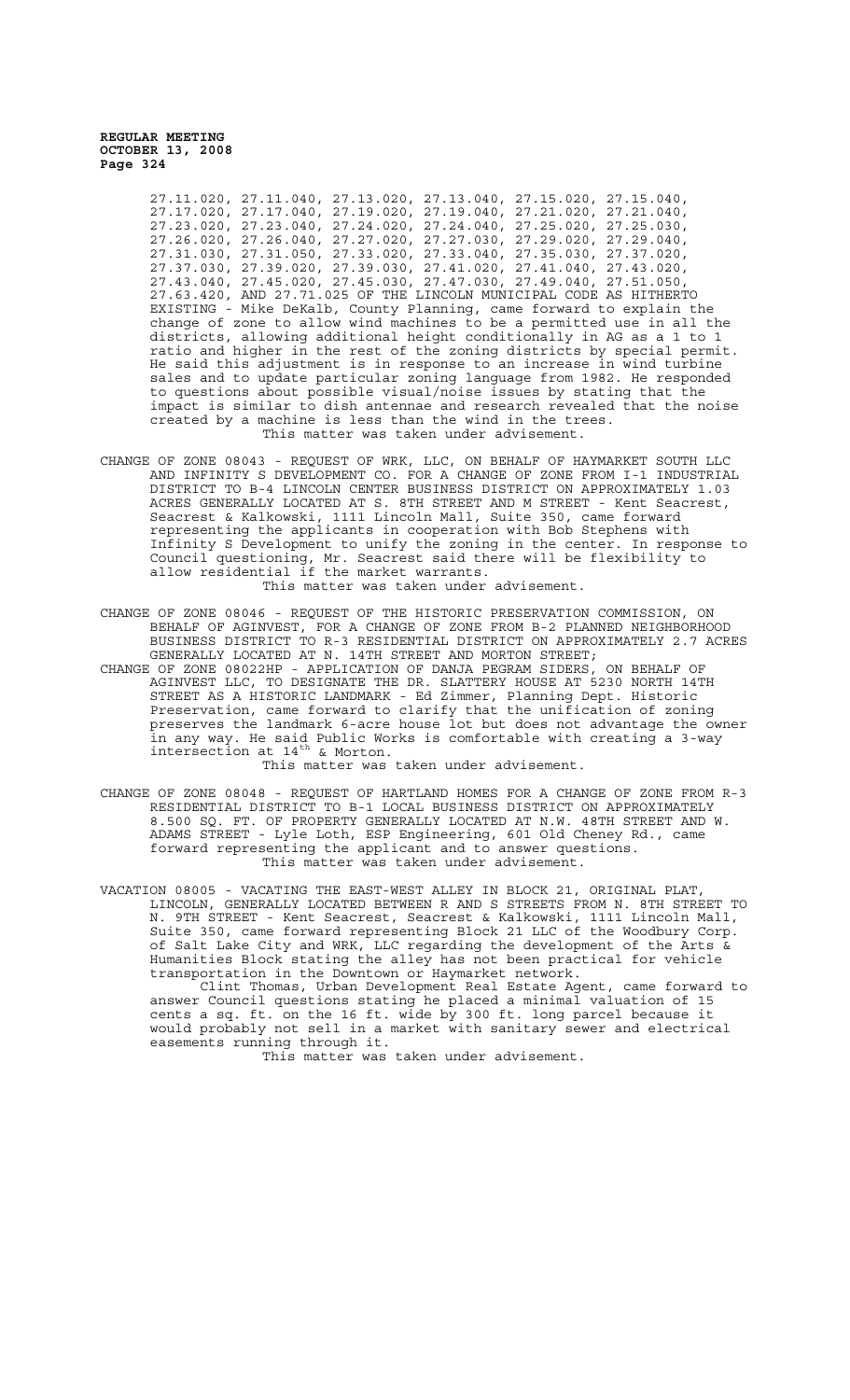APPROVING THE MASTER FIBER IRU CONVEYANCE AND CONDUIT SHARING AGREEMENT BETWEEN THE CITY AND UNITE PRIVATE NETWORKS FOR THE PLACEMENT AND SHARING OF NETWORK FACILITIES ON CITY EASEMENT AREAS FROM LINCOLN TO THE ASHLAND WATER TREATMENT FACILITIES - Steve Huggenberger, Asst. City Attorney, came forward to explain the agreement which allows an opportunity to share conduit for fiber on the route from Ashland to Lincoln and provides 30 years of maintenance. This matter was taken under advisement.

SPECIAL PERMIT 08038 - APPEAL OF THOMAS E. MADSEN TO THE PLANNING COMMISSION'S DENIAL OF HIS APPLICATION TO EXPAND A NONCONFORMING USE BY ADDING AN OUTDOOR CAFÉ AT THE BOWLING ALLEY/RESTAURANT THAT SELLS ALCOHOLIC BEVERAGES FOR CONSUMPTION ON THE PREMISES, ON PROPERTY GENERALLY LOCATED AT N. 48TH STREET AND DUDLEY STREET - Thomas E. Madsen, President of Madsen's Bowling & Billiards, came forward as appellant to give his customers the opportunity to consume alcohol on his deck. Marvin Krout, Director of Planning, came forward to answer questions clarifying the amendment which directs the installation of an 8 ft. fence from the ground up consisting of any material to contain patrons consuming alcohol. He said there is not a standard 8-foot height requirement for a beer garden, deck or patio but felt Planning Commission, in this case, was reacting to an opposition letter.

Mr. Madsen came forward in rebuttal stating he prefers not to have the fence would comply with the terms of the Council. This matter was taken under advisement.

- MISC. 08013 AMENDING THE CITY OF LINCOLN DESIGN STANDARDS BY ADDING CHAPTER 1.10 TO ESTABLISH A PROCESS FOR AMENDING THE CITY OF LINCOLN DESIGN STANDARDS, AND TO AMEND CHAPTER 2.15, URBAN PUBLIC STREET DESIGN STANDARDS;
- AMENDING SECTION 3.2.3 OF THE DRAINAGE CRITERIA MANUAL BY AMENDING TABLE 3-2, ALLOWABLE MAXIMUM ENCROACHMENT FOR MINOR STORMS - Marvin Krout, Director of Planning, came forward to report that following the assembly of a Mayor's task force charged to modify road design standards without affecting safety to reduce the cost of building new roads, improving arterials in growth areas or to defer costs to stretch limited road funds to a greater degree. In response to questions regarding building a road type D, he stated impact fees are used if there is requirement of 8-inch asphalt or according to Public Works standards. He said while development is in the works, there is not a current formal policy on directed impact fees.

Thomas Shafer, Public Works & Utilities Dept., was on hand to answer questions.

This matter was taken under advisement.

APPROVING A TWO-YEAR GRANT CONTRACT BETWEEN THE CITY OF LINCOLN AND THE LINCOLN LITERACY COUNCIL TO PROVIDE GRANT FUNDS IN THE AMOUNT OF \$10,000.00 PER YEAR FOR ITS ENGLISH LANGUAGE ACADEMY PROGRAM;

APPROVING A TWO-YEAR GRANT CONTRACT BETWEEN THE CITY OF LINCOLN AND THE LINCOLN COUNCIL ON ALCOHOLISM AND DRUGS, INC. TO PROVIDE GRANT FUNDS IN THE AMOUNT OF \$37,000.00 PER YEAR FOR ITS ALCOHOL AND DRUG EDUCATION AND PREVENTION PROGRAMS;

APPROVING A TWO-YEAR GRANT CONTRACT BETWEEN THE CITY OF LINCOLN AND THE ASIAN COMMUNITY AND CULTURAL CENTER TO PROVIDE GRANT FUNDS IN THE AMOUNT OF \$10,000.00 PER YEAR FOR ITS FAMILY RESOURCE PROGRAM;

APPROVING A TWO-YEAR GRANT CONTRACT BETWEEN THE CITY OF LINCOLN AND THE FRIENDSHIP HOME TO PROVIDE GRANT FUNDS IN THE AMOUNT OF \$189,362.00 PER YEAR FOR ITS EMERGENCY SHELTER PROGRAM;

APPROVING A TWO-YEAR GRANT CONTRACT BETWEEN THE CITY OF LINCOLN AND THE CLYDE MALONE COMMUNITY CENTER TO PROVIDE GRANT FUNDS IN THE AMOUNT OF \$35,000.00 PER YEAR FOR ITS AFTER SCHOOL PROGRAM;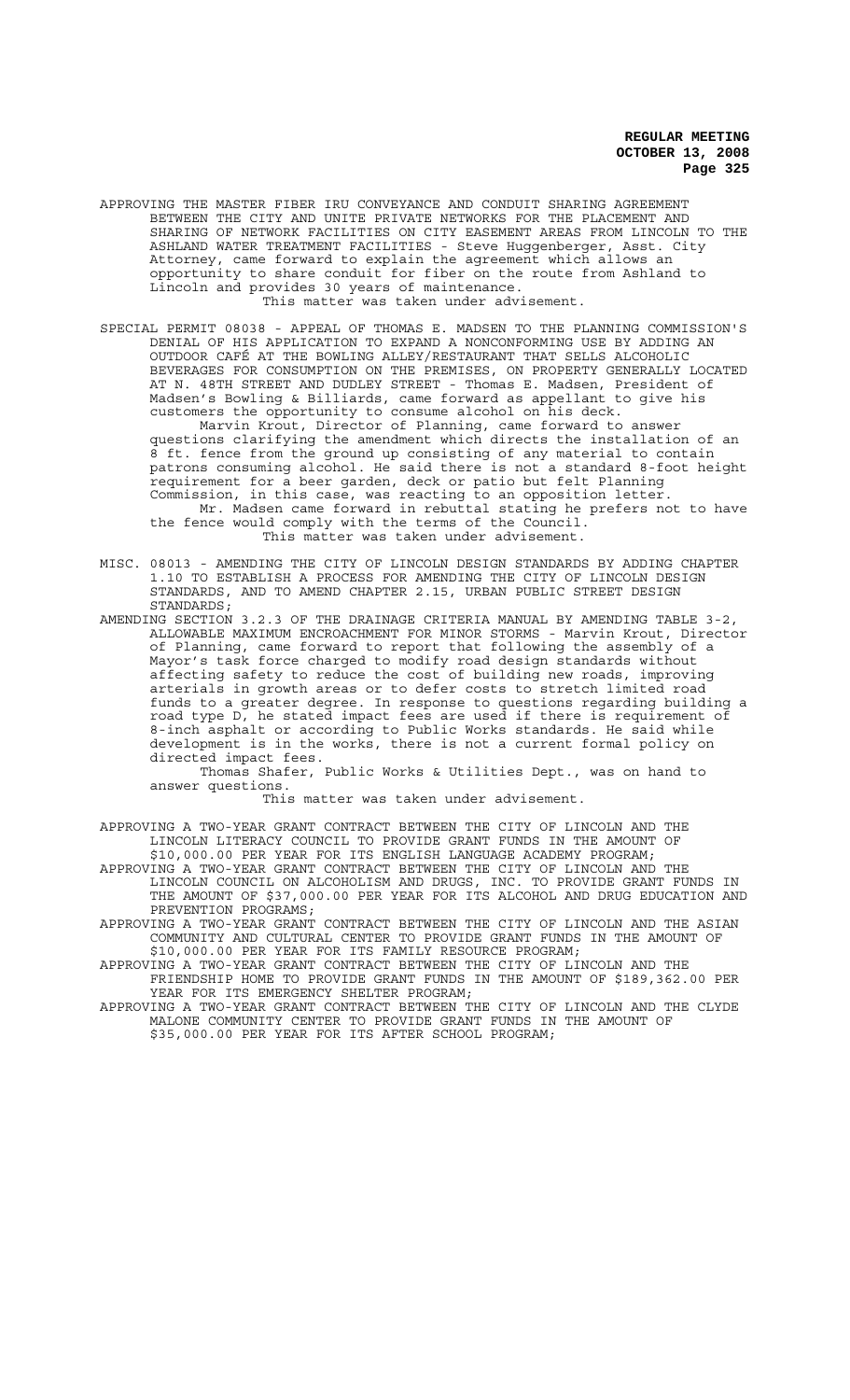APPROVING A TWO-YEAR GRANT CONTRACT BETWEEN THE CITY OF LINCOLN AND THE FAMILY VIOLENCE COUNCIL TO PROVIDE GRANT FUNDS IN THE AMOUNT OF \$26,259.00 PER YEAR FOR ITS PROGRAMS TO STOP VIOLENCE AND ABUSE - Kit Boesch, Human Services Dept. Administrator, came forward to answer questions stating these grant funds are now on a two-year cycle which requires Council approval rather than a previous automatic annual renewal. This matter was taken under advisement.

**\*\* END OF PUBLIC HEARING \*\***

## **COUNCIL ACTION**

#### **REPORTS OF CITY OFFICERS**

CLERK'S LETTER AND MAYOR'S APPROVAL OF RESOLUTIONS AND ORDINANCES PASSED BY COUNCIL ON SEPTEMBER 29, 2008 - CLERK presented said report which was<br>placed on file in the Office of the City Clerk. (27-1) placed on file in the Office of the City Clerk.

CLERK'S LETTER AND MAYOR'S APPROVAL OF RESOLUTIONS AND ORDINANCES PASSED BY COUNCIL ON OCTOBER 6, 2008 - CLERK presented said report which was placed on file in the Office of the City Clerk. **(27-1)**

APPROVING THE DISTRIBUTION OF FUNDS REPRESENTING INTEREST EARNINGS ON SHORT-TERM INVESTMENTS OF IDLE FUNDS DURING THE MONTH ENDED AUGUST 31, 2008 - CLERK read the following resolution, introduced by Jon Camp, who moved

its adoption:<br><u>A-85081</u> BE IT R BE IT RESOLVED by the City Council of the City of Lincoln, Nebraska:

That during the month ended August 31, 2008, \$793,189.90 was earned from the investments of "IDLE FUNDS". The same is hereby distributed to the various funds on a pro-rata basis using the balance of each fund and allocating a portion of the interest on the ratio that such balance bears to the total of all fund balances.

Introduced by Jon Camp Seconded by Svoboda & carried by the following vote: AYES: Camp, Cook, Emery, Eschliman, Marvin, Spatz, Svoboda; NAYS: None.

- LINCOLN WATER & WASTEWATER SYSTEM RECAPITULATION OF DAILY CASH RECEIPTS FOR SEPTEMBER 2008 - CLERK presented said report which was placed on file in the Office of the City Clerk. **(8-71)**
- REPORT FROM CITY TREASURER OF FRANCHISE TAX FOR THE MONTH OF JULY, 2008 FROM AQUILA - CLERK presented said report which was placed on file in the Office of the City Clerk. (16-1) Office of the City Clerk. **(16-1)**
- REPORT FROM CITY TREASURER OF 911 TELECOMMUNICATION OCCUPATION TAX FOR THE MONTH OF AUGUST, 2008: LEVEL 3 COMM., LEVEL 3 COMM., QWEST COMM., ACN COMM., COMTEL TELCOM ASSETS, TWC DIGITAL PHONE, AT&T COMM. OF MIDWEST, GRANITE TELECOMM., BUDGET PREPAY, AT&T COMM. OF MIDWEST - CLERK presented said report which was placed on file in the Office of the City Clerk. **(20-02)**
- REPORT FROM CITY TREASURER OF TELECOMMUNICATIONS OCCUPATION TAX FOR THE MONTH OF FEBRUARY, 2008: MOVIDA COMM.; MARCH, 2008: MOVIDA COMM.; APRIL, 2008: BUSINESS TELECOM.; JULY, 2008: CRICKET, NEW CINGULAR, USCOC OF GREATER IOWA, TUC DIGITAL PHONE, NEBRASKA TECHNOLOGY & TELECOMM., AT&T OF MIDWEST, BUSINESS PROD. SOLUTIONS, IBM GLOBAL, CIMCO, TON SERVICES, NORSTAN NETWORK, BUSINESS TELECOM., WORKING ASSETS, NEW EDGE NETWORK, CINCINNATI BELL ANY DISTANCE, GLOBAL CROSSING, PRIMUS TELECOMM., TRANS NATIONAL, BELL ATLANTIC, KDDI AMERICA, QUANTUM SHIFT, ATI, TELECORP, ACN, VOICECOM, MCLEOD USA, VERIZON SELECT, TCG OMAHA, NE/KS, BROADWING, QWEST, BROADBAND DYNAMICS, GLOBALSTAR USA, TRACFONE WIRELESS, XO COMM.,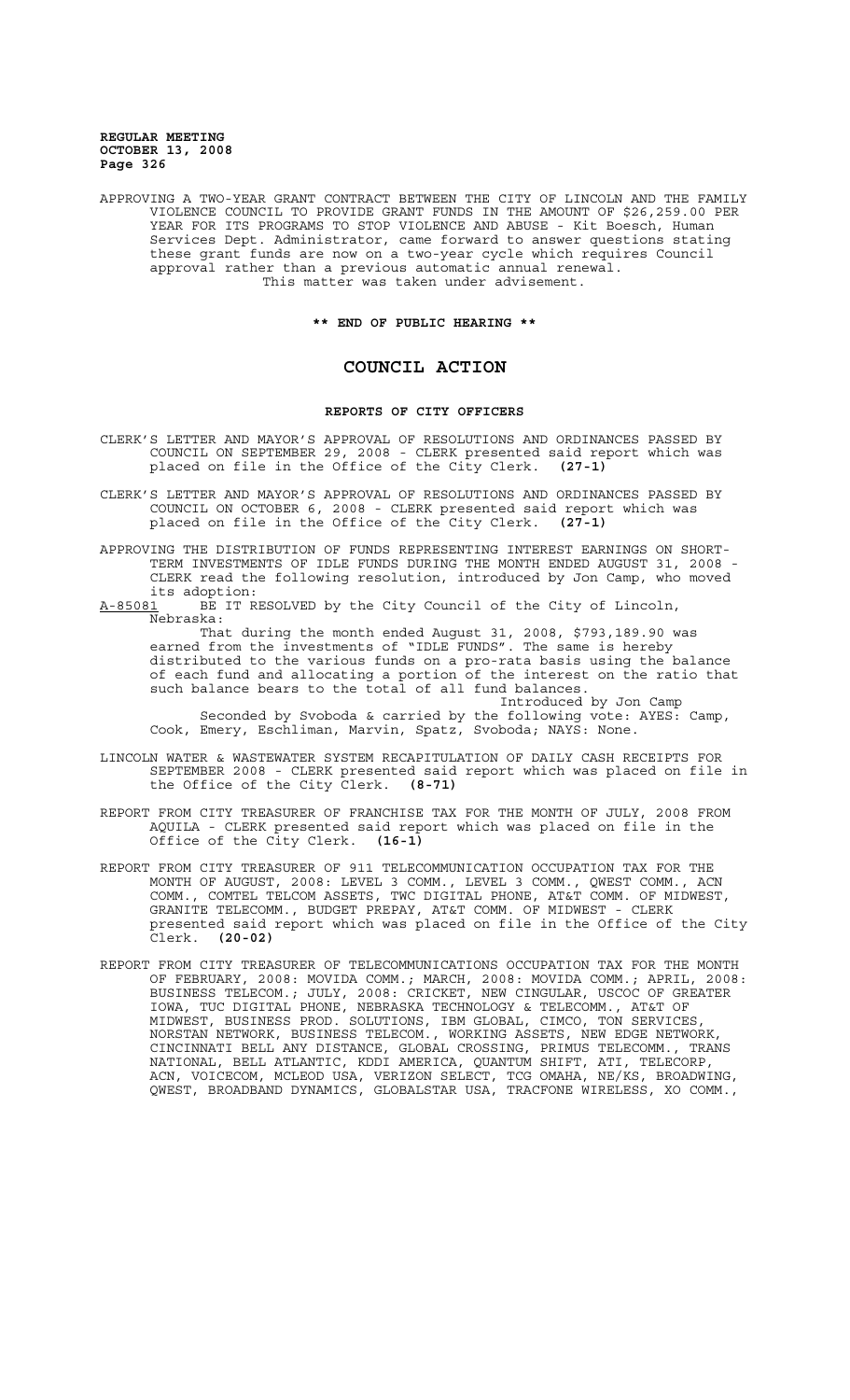VIRGIN MOBILE USA, EARTHLINK, INTELLICALL OPERATOR, ONSTAR, UCN, WHOLESALE CARRIER, BUSINESS TELECOM., NETWORK BILLING SYSTEMS; AUGUST 2008: ALLTEL, ALLTEL OF NE, D&D COMM., MCI, NEXTEL, SPRINT SPECTRUM, KDDI AMERICA, QUANTUM SHIFT, TON SERVICES, IBM GLOBAL, NETWORK BILLING SYSTEMS, ENHANCED, LIGHTYEAR NETWORK SOLUTIONS, ZONE TELECOM., TRI-M, GTC TELECOM., ACCERIS, SBC LONG DISTANCE, BT AMERICAS, FIRST COMMUNICATIONS, NOSVA LTD. PARTNERSHIP, 360NETWORKS (USA), GLOBALCOM, NOS, BUSINESS TELECOM., COVISTA, LDMI, ATS MOBILE TELEPHONE, UNITE PRIVATE NETWORKS - CLERK presented said report which was placed on file in the Office of the City Clerk. **(20)**

APPROVING THE APPOINTMENT OF PAT LEACH AS THE LIBRARY DIRECTOR - CLERK read the following resolution, introduced by Ken Svoboda, who moved its

adoption:<br><u>A-85065</u> BE BE IT RESOLVED by the City Council of the City of Lincoln, Nebraska:

That the appointment of Pat Leach to the position of Library Director effective September 22, 2008, is hereby approved. Introduced by Ken Svoboda Seconded by Emery & carried by the following vote: AYES: Camp, Cook, Emery, Eschliman, Marvin, Spatz, Svoboda; NAYS: None.

APPOINTING JOHN KAY TO THE CAPITOL ENVIRONS COMMISSION TO FILL AN UNEXPIRED TERM EXPIRING JANUARY 9, 2010 - CLERK read the following resolution, introduced by Ken Svoboda, who moved its adoption:

A-85066 BE IT RESOLVED by the City Council of the City of Lincoln, Nebraska:

That the appointment of John Kay to the Capital Environs Commission for a term expiring January 9, 2010, is hereby approved. Introduced by Ken Svoboda Seconded by Emery & carried by the following vote: AYES: Camp, Cook, Emery, Eschliman, Marvin, Spatz, Svoboda; NAYS: None.

APPOINTING JIM JOHNSON TO THE HISTORIC PRESERVATION COMMISSION FOR A THREE-YEAR TERM EXPIRING APRIL 15, 2011 - CLERK read the following resolution, introduced by Ken Svoboda, who moved its adoption:

A-85067 BE IT RESOLVED by the City Council of the City of Lincoln, Nebraska:

That the appointment of Jim Johnson to the Historic Preservation Commission for a three-year term expiring April 15, 2011, is hereby approved.

Introduced by Ken Svoboda Seconded by Emery & carried by the following vote: AYES: Camp, Cook, Emery, Eschliman, Marvin, Spatz, Svoboda; NAYS: None.

APPOINTING ANNE PAGEL AND JEFF SCHWEBKE TO THE PARKS AND RECREATION ADVISORY BOARD FOR TERMS EXPIRING APRIL 27, 2011 - CLERK read the following resolution, introduced by Ken Svoboda, who moved its adoption:

A-85068 BE IT RESOLVED by the City Council of the City of Lincoln, Nebraska:

That the appointment of Anne Pagel and Jeff Schwebke to the Parks and Recreation Advisory Board for terms expiring April 27, 2011, is hereby approved.

Introduced by Ken Svoboda Seconded by Emery & carried by the following vote: AYES: Camp, Cook, Emery, Eschliman, Marvin, Spatz, Svoboda; NAYS: None.

REAPPOINTING AMIR AZIMI, THOMAS CHRISTIE, AMRITA MAHAPATRA AND DAN MARVIN TO THE MULTICULTURAL ADVISORY COMMITTEE FOR THREE YEAR TERMS EXPIRING SEPTEMBER 18, 2011 - CLERK read the following resolution, introduced by Ken Svoboda, who moved its adoption: A-85069 BE IT RESOLVED by the City Council of the City of Lincoln,

Nebraska: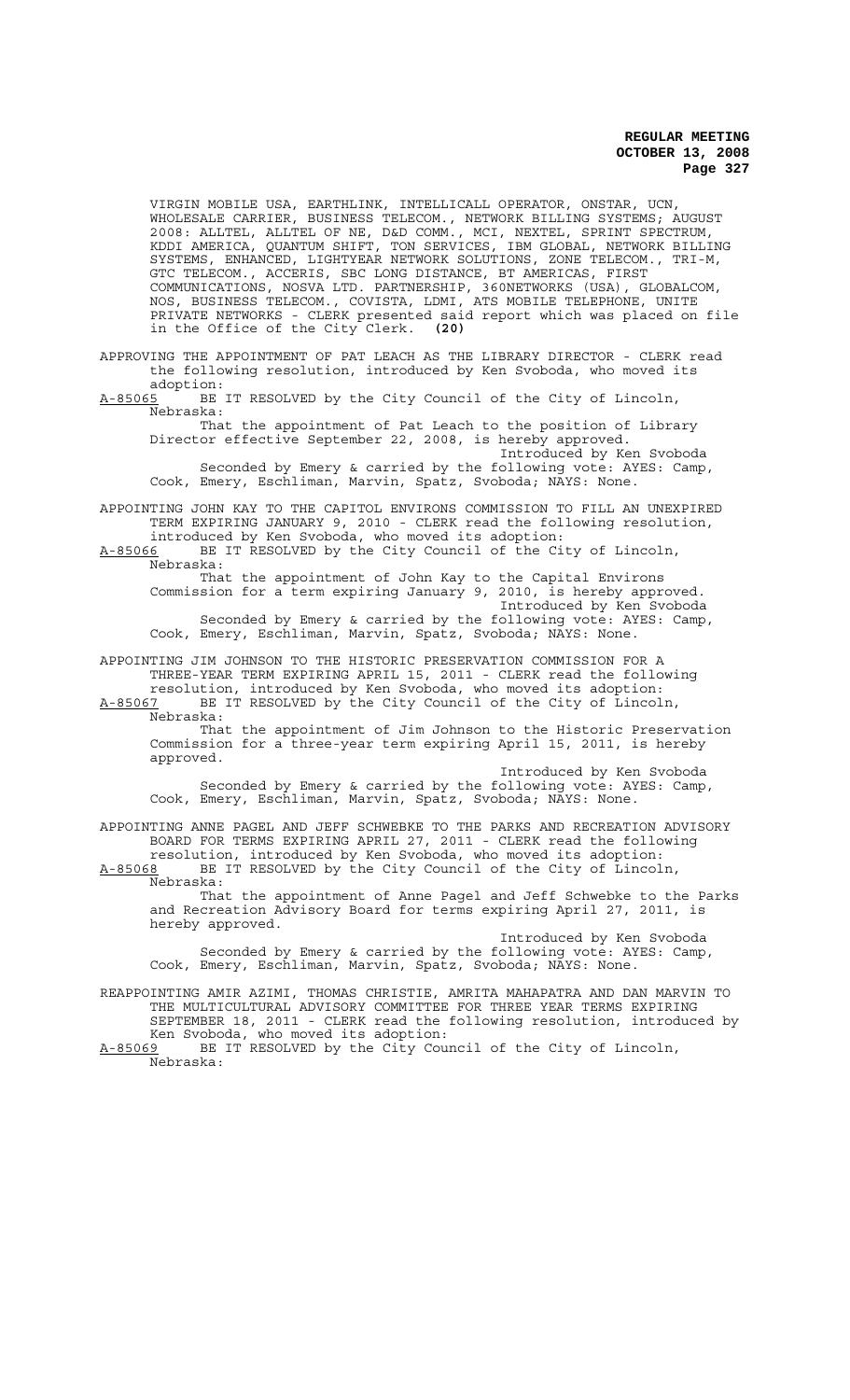> That the reappointment of Amir Azimi, Thomas Christie, Amrita Mahapatra and Dan Marvin to the Multicultural Advisory Committee for three-year terms expiring September 18, 2011, is hereby approved. Introduced by Ken Svoboda Seconded by Emery & carried by the following vote: AYES: Camp, Cook, Emery, Eschliman, Marvin, Spatz, Svoboda; NAYS: None.

REQUEST OF PUBLIC WORKS TO SET THE HEARING DATE OF MONDAY, OCTOBER 27, 2008, AT 5:30 P.M. & PLACE ON THE FORMAL CITY COUNCIL AGENDA THE FOLLOWING: 08R-242 TO PROVIDE AUTHORITY TO AWARD LOW BID RECEIVED FOR PAVING

Street.

UNIT NO. 141, BEING Q STREET, 35TH TO 36TH STREETS, WHICH IS IN EXCESS OF 25% OVER THE PRELIMINARY COST ESTIMATE. 08R-243 TO PROVIDE AUTHORITY TO AWARD LOW BID RECEIVED FOR SANITARY SEWER DISTRICT NO. 1183 BEING L STREET AT SOUTH 37TH FROM EXISTING MANHOLE EAST APPROXIMATELY 170 FEET, WHICH IS IN EXCESS OF 25% OVER THE PRELIMINARY COST ESTIMATE. CLERK Requested a motion for approval.

CAMP So Moved.

Seconded by Svoboda & carried by the following vote: AYES: Camp, Cook, Emery, Eschliman, Marvin, Spatz, Svoboda; NAYS: None.

### **PETITIONS & COMMUNICATIONS**

THE FOLLOWING HAVE BEEN REFERRED TO THE PLANNING DEPT.:

Change of Zone 08052 - App. of Vien Le for a change from B-1 to R-2 on property located at N.  $45^{\text{th}}$  Street and W Street. Special Permit 08034A - App. of Whispering Meadows, LLC Whispering Meadows Community Unit Plan, an amendment for approximately 155 attached single family lots with requests to waive sidewalks on both sides of the street, minimum lot area, sanitary sewer design, and private roadway design standards on property located at SW 27<sup>th</sup> Street and West A

Use Permit 107C - App. of Architectural Design Associates for an amendment to adjust the front yard setback for a monument sign on property located at S.  $84^{\text{th}}$  Street and Firethorn Lane.

### **LIQUOR RESOLUTIONS**

APPLICATION OF HY-VEE, INC. DBA HY-VEE FOR THE ADDITION OF A LIQUOR CATERING LICENSE TO ITS CLASS D LIQUOR LICENSE AT 5010 O STREET - CLERK read the following resolution, introduced by Dan Marvin, who moved its adoption

for approval:<br>A-85070 BE IT R BE IT RESOLVED by the City Council of the City of Lincoln, Nebraska:

That after hearing duly had as required by law, consideration of the facts of this application, the Nebraska Liquor Control Act, and the pertinent City ordinance, the City Council recommends that the application of Hy-Vee, Inc. dba Hy-Vee for the issuance of a Catering Permit to the existing liquor license, located at 5010 O Street, Lincoln, Nebraska, be approved with the condition that the premise complies in every respect with all city and state regulations. BE IT FURTHER RESOLVED that a copy of this resolution be

transmitted by the City Clerk to the Nebraska Liquor Control Commission. Introduced by Dan Marvin Seconded by Svoboda & carried by the following vote: AYES: Camp,

Cook, Emery, Eschliman, Marvin, Spatz, Svoboda; NAYS: None.

#### **ORDINANCES - 2ND READING & RELATED RESOLUTIONS (as required)**

AMENDING CHAPTER 2.62 OF THE LINCOLN MUNICIPAL CODE RELATING TO THE POLICE AND FIRE PENSION PLAN A TO PROVIDE A 1.5% COLA AND A 4% INCREASE IN MEMBER CONTRIBUTIONS. (RELATED ITEMS: 08-133, 08-134, 08-135, 08R-240, 08R-241) - CLERK read an ordinance, introduced by Ken Svoboda, amending Chapter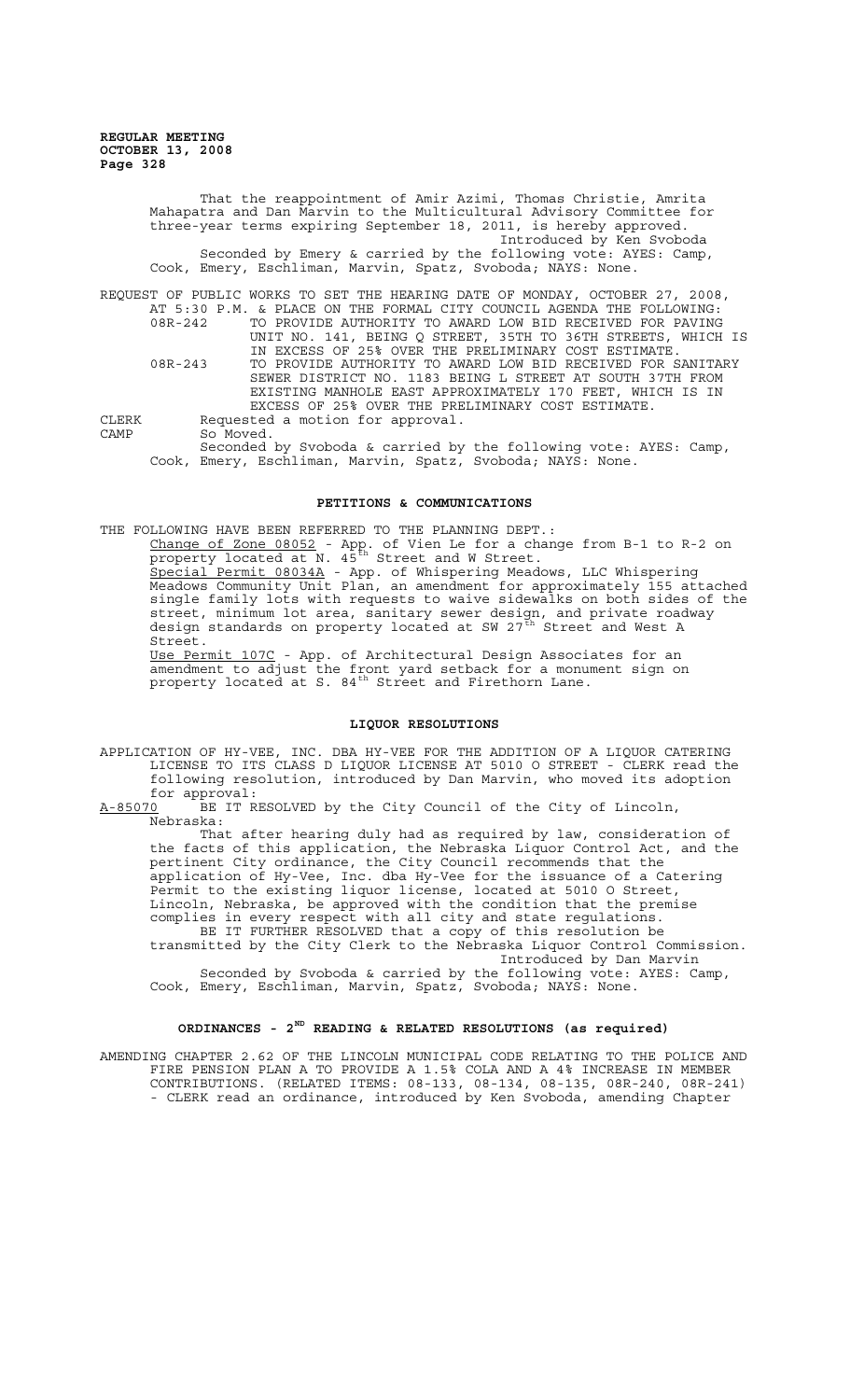2.62 of the Lincoln Municipal Code relating to the Police & Fire Pension, Plan A, by amending Section 2.62.020 to add a definition for "COLA (Cost of Living Adjustment) contribution"; amending Section 2.62.045 to require applicable members to make COLA contributions while enrolled in the DROP program; amending Section 2.62.070 to provide that members who terminate with less than ten years of service are not entitled to reimbursement of COLA contributions; amending Section 2.62.140 to clarify that members not entitled to COLA pursuant to Section 2.62.145 shall continue to receive lump sum payments (13 check); adding a new section numbered 2.62.145 to provide for an annual percentage increase as a cost of living adjustment for eligible members; amending Section 2.62.160 to establish the COLA contribution percentage from applicable members; and repealing Sections 2.62.020, 2.62.045, 2.62.070, 2.62.140, and 2.62.160 of the Lincoln Municipal Code as hitherto existing, the second time.

- AMENDING CHAPTER 2.65 OF THE LINCOLN MUNICIPAL CODE RELATING TO THE POLICE AND FIRE PENSION PLAN B TO PROVIDE A 1.5% COLA AND A 4% INCREASE IN MEMBER CONTRIBUTIONS. (RELATED ITEMS: 08-133, 08-134, 08-135, 08R-240, 08R-241) - CLERK read an ordinance, introduced by Ken Svoboda, amending Chapter 2.65 of the Lincoln Municipal Code relating to the Police & Fire Pension, Plan B, by amending Section 2.65.020 to add a definition for "COLA (Cost of Living Adjustment) contribution"; amending Section 2.65.045 to require applicable members to make COLA contributions while enrolled in the DROP program; amending Section 2.65.070 to provide that members who terminate with less than ten years of service are not entitled to reimbursement of COLA contributions; amending Section 2.65.140 to clarify that members not entitled to COLA pursuant Section 2.65.145  $\sinh$  and  $\sinh$  and  $\sin$  and  $\sin$   $\sin$   $\sin$   $\sin$ check); adding a new section numbered 2.65.145 to provide for an annual percentage increase as a cost of living adjustment for eligible members; amending Section 2.65.160 to establish the COLA contribution percentage from applicable members; and repealing Sections 2.65.020, 2.65.045, 2.65.070, 2.65.140, and 2.65.160 of the Lincoln Municipal Code as hitherto existing, the second time.
- AMENDING CHAPTER 2.66 OF THE LINCOLN MUNICIPAL CODE RELATING TO THE POLICE AND FIRE PENSION PLAN C TO PROVIDE A 1.5% COLA AND A 4% INCREASE IN MEMBER CONTRIBUTIONS. (RELATED ITEMS: 08-133, 08-134, 08-135, 08R-240, 08R-241) - CLERK read an ordinance, introduced by Ken Svoboda, amending Chapter 2.66 of the Lincoln Municipal Code relating to the Police & Fire Pension, Plan B, by amending Section 2.66.020 to add a definition for "COLA (Cost of Living Adjustment) contribution"; amending Section 2.66.045 to require applicable members to make COLA contributions while enrolled in the DROP program; amending Section 2.66.070 to provide that members who terminate with less than ten years of service are not entitled to reimbursement of COLA contributions; amending Section 2.66.107 to clarify that members not entitled to COLA pursuant to Section 2.66.108  $\sinh$  and  $\sinh$  and  $\sin$  and  $\sin$   $\sin$   $\sin$   $\sin$ check); adding a new section numbered 2.66.108 to provide for an annual percentage increase as a cost of living adjustment for eligible members; amending Section 2.66.120 to establish the COLA contribution percentage from applicable members; and repealing Sections 2.66.020, 2.66.045, 2.66.070, 2.66.107, and 2.66.120 of the Lincoln Municipal Code as hitherto existing, the second time.
- APPROVING THE TRANSFER OF CASH AND APPROPRIATION OF UNSPENT FUND BALANCE IN THE AMOUNT OF \$750,000 IN FY 2008-09 FROM THE STREET CONSTRUCTION FUND BALANCE TO PROJECT NO. 070716 SIDEWALK MAINTENANCE AND REPAIR - CLERK read an ordinance, introduced by Ken Svoboda, approving the transfer of cash and appropriation of unspent fund balance from the Street Construction Fund Balance to Sidewalk Maintenance and Repair in accordance with Ordinance 18863 for the issuance of Highway Allocation Bonds, the second time.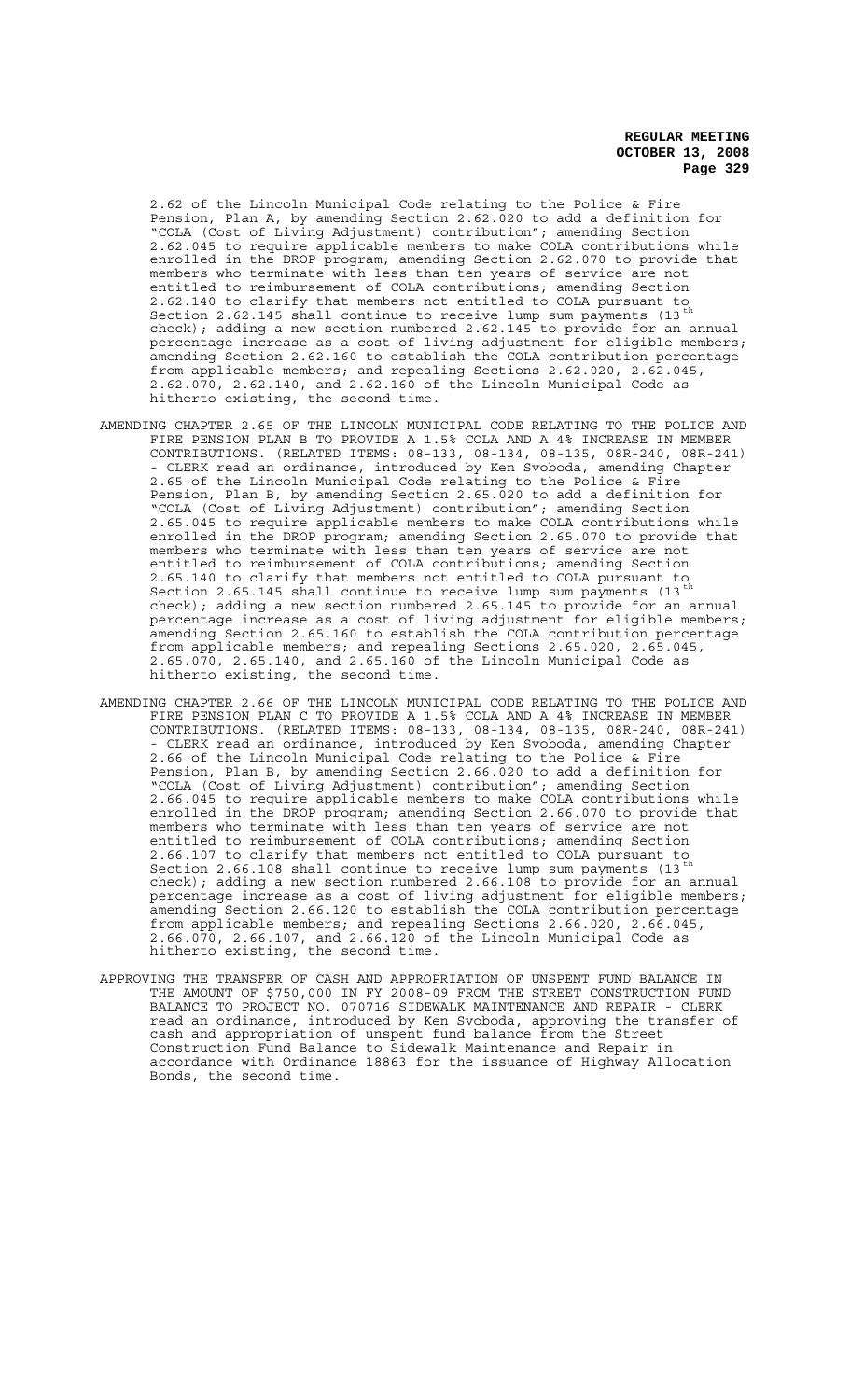- CHANGE OF ZONE 08040 AMENDING TITLE 27 OF THE LINCOLN MUNICIPAL CODE RELATING TO ZONING BY ADDING A NEW SECTION NUMBERED 27.03.638 TO DEFINE WIND ENERGY CONVERSION SYSTEM (WECS); BY AMENDING SECTIONS 27.07.020, 27.09.020, 27.11.020, 27.13.020, 27.15.020, 27.17.020, 27.19.020, 27.21.020, 27.23.020, 27.24.020, 27.25.020, 27.26.020, 27.27.020, 27.29.020, 27.31.030, 27.33.020, 27.37.020, 27.39.020, 27.41.020, 27.43.020, 27.45.020 TO ADD WECS AS A PERMITTED USE IN THE AG, AGR, R-1 THROUGH R-8, O-1 THROUGH O-3, B-1, B-2, B-3, B-5 AND H-1 THROUGH H-4 ZONING DISTRICTS; BY AMENDING SECTIONS 27.07.030, AND 27.09.030 TO ADD WECS OVER THE DISTRICT HEIGHT AS A PERMITTED CONDITIONAL USE IN THE AG AND AGR DISTRICTS, AMENDING SECTIONS 27.11.040, 27.13.040, 27.15.040, 27.17.040, 27.19.040, 27.21.040, 27.23,040, 27.24.040, 27.25.030, 27.26.040, 27.27.030, 27.29.040, 27.31.050, 27.33.040, 27.35.030, 27.37.030, 27.45.030, 27.47.030, 27.49.040 AND 27.51.050 TO ADD WECS OVER THE DISTRICT HEIGHT AS A PERMITTED SPECIAL USE IN THE R-1 THROUGH R-8, O-1 THROUGH O-3, B-1 THROUGH B-5, H-1 THROUGH H-4, AND I-1 THROUGH I-3 ZONING DISTRICTS; AMENDING SECTION 27.63.420 TO AMEND THE SPECIAL PERMIT REQUIREMENTS FOR WECS; AMENDING SECTION 27.71.025 TO CLARIFY WECS MAY EXCEED THE HEIGHT OF THE DISTRICT IN WHICH THE WECS IS LOCATED; AND REPEALING SECTIONS 27.07.020, 27.07.030, 27.09.020, 27.09.030, 27.11.020, 27.11.040, 27.13.020, 27.13.040, 27.15.020, 27.15.040, 27.17.020, 27.17.040, 27.19.020, 27.19.040, 27.21.020, 27.21.040, 27.23.020, 27.23.040, 27.24.020, 27.24.040, 27.25.020, 27.25.030, 27.26.020, 27.26.040, 27.27.020, 27.27.030, 27.29.020, 27.29.040, 27.31.030, 27.31.050, 27.33.020, 27.33.040, 27.35.030, 27.37.020, 27.37.030, 27.39.020, 27.39.030, 27.41.020, 27.41.040, 27.43.020, 27.43.040, 27.45.020, 27.45.030, 27.47.030, 27.49.040, 27.51.050, 27.63.420, AND 27.71.025 OF THE LINCOLN MUNICIPAL CODE AS HITHERTO EXISTING - CLERK read an ordinance, introduced by Ken Svoboda, amending Title 27 of the Lincoln Municipal Code relating to zoning by adding a new Section numbered 27.03.638 to define Wind Energy Conversion System (WECS); by amending Sections 27.07.020, 27.09.020, 27.11.020, 27.13.020, 27.15.020, 27.17.020, 27.19.020, 27.21.020, 27.23.020, 27.24.020, 27.25.020, 27.26.020, 27.27.020, 27.29.020, 27.31.030, 27.33.020, 27.37.020, 27.39.020, 27.41.020, 27.43.020, 27.45.020 to add WECS as a permitted use in the AG, AGR, R-1 through R-8, O-1 through O-3, B-1, B-2, B-3, B-5 and H-1 through H-4 zoning districts; by amending Sections 27.07.030, and 27.09.030 to add WECS over the district height as a permitted conditional use in the AG and AGR Districts, amending Sections 27.11.040, 27.13.040, 27.15.040, 27.17.040, 27.19.040, 27.21.040, 27.23,040, 27.24.040, 27.25.030, 27.26.040, 27.27.030, 27.29.040, 27.31.050, 27.33.040, 27.35.030, 27.37.030, 27.45.030, 27.47.030, 27.49.040 and 27.51.050 to add WECS over the district height as a permitted special use in the R-1 through R-8, O-1 through O-3, B-1 through B-5, H-1 through H-4, and I-1 through I-3 zoning districts; amending Section 27.63.420 to amend the special permit requirements for WECS; amending Section 27.71.025 to clarify WECS may exceed the height of the district in which the WECS is located; and repealing Sections 27.07.020, 27.07.030, 27.09.020, 27.09.030, 27.11.020, 27.11.040, 27.13.020, 27.13.040, 27.15.020, 27.15.040, 27.17.020, 27.17.040, 27.19.020, 27.19.040, 27.21.020, 27.21.040, 27.23.020, 27.23.040, 27.24.020, 27.24.040, 27.25.020, 27.25.030, 27.26.020, 27.26.040, 27.27.020, 27.27.030, 27.29.020, 27.29.040, 27.31.030, 27.31.050, 27.33.020, 27.33.040, 27.35.030, 27.37.020, 27.37.030, 27.39.020, 27.39.030, 27.41.020, 27.41.040, 27.43.020, 27.43.040, 27.45.020, 27.45.030, 27.47.030, 27.49.040, 27.51.050, 27.63.420, and 27.71.025 of the Lincoln Municipal Code as hitherto existing, the second time.
- CHANGE OF ZONE 08043 REQUEST OF WRK, LLC, ON BEHALF OF HAYMARKET SOUTH LLC AND INFINITY S DEVELOPMENT CO. FOR A CHANGE OF ZONE FROM I-1 INDUSTRIAL DISTRICT TO B-4 LINCOLN CENTER BUSINESS DISTRICT ON APPROXIMATELY 1.03 ACRES GENERALLY LOCATED AT S. 8TH STREET AND M STREET - CLERK read an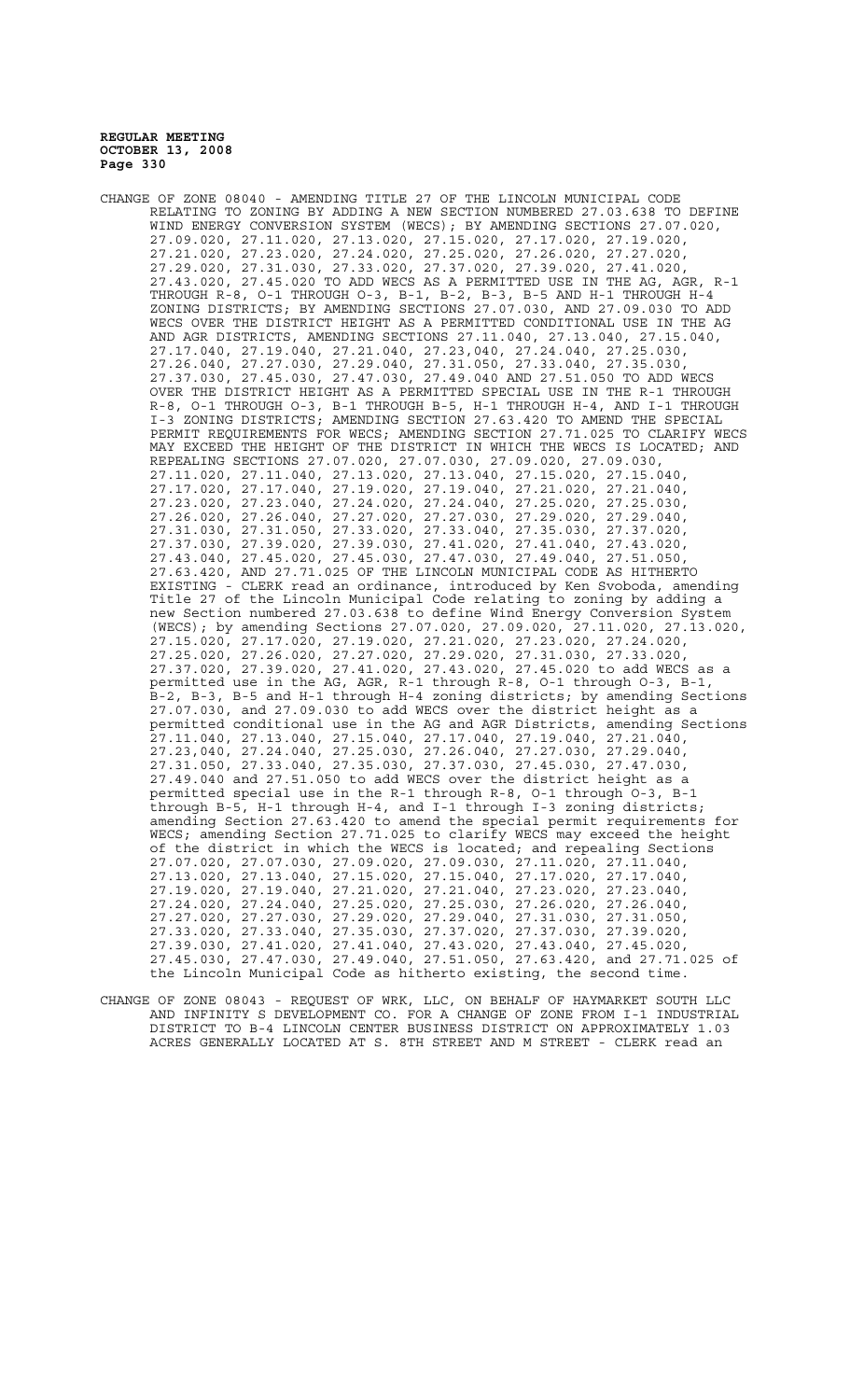ordinance, introduced by Ken Svoboda, amending the Lincoln Zoning District Maps adopted by reference and made a part of Title 27 of the Lincoln Municipal Code, pursuant to Section 27.05.020 of the Lincoln Municipal Code, by changing the boundaries of the districts established and shown thereon, the second time.

- CHANGE OF ZONE 08046 REQUEST OF THE HISTORIC PRESERVATION COMMISSION, ON BEHALF OF AGINVEST, FOR A CHANGE OF ZONE FROM B-2 PLANNED NEIGHBORHOOD BUSINESS DISTRICT TO R-3 RESIDENTIAL DISTRICT ON APPROXIMATELY 2.7 ACRES GENERALLY LOCATED AT N. 14TH STREET AND MORTON STREET. (RELATED ITEMS: 08-139, 08-73) - CLERK read an ordinance, introduced by Ken Svoboda, amending the Lincoln Zoning District Maps adopted by reference and made a part of Title 27 of the Lincoln Municipal Code, pursuant to Section 27.05.020 of the Lincoln Municipal Code, by changing the boundaries of the districts established and shown thereon, the second time.
- CHANGE OF ZONE 08022HP APPLICATION OF ANJA PEGRAM SIDERS, ON BEHALF OF AGINVEST LLC, TO DESIGNATE THE DR. SLATTERY HOUSE AT 5230 NORTH 14TH STREET AS A HISTORIC LANDMARK.(6/23/08 - PLACED ON PENDING INDEFINITELY, W/CON'T P.H.)(9/29/08 - REMOVED FROM PENDING TO HAVE 2ND READING WITH CONTINUED PUBLIC HEARING ON 10/13 WITH ACTION ON 10/20)(RELATED ITEMS: 08-139, 08-73) CLERK read an ordinance, introduced by Doug Emery, amending the City of Lincoln District Map attached to and made a part of Title 27 of the Lincoln Municipal Code by designating certain property as a Landmark, the second time.
- CHANGE OF ZONE 08048 REQUEST OF HARTLAND HOMES FOR A CHANGE OF ZONE FROM R-3 RESIDENTIAL DISTRICT TO B-1 LOCAL BUSINESS DISTRICT ON APPROXIMATELY 8.500 SQ. FT. OF PROPERTY GENERALLY LOCATED AT N.W. 48TH STREET AND W. ADAMS STREET - CLERK read an ordinance, introduced by Ken Svoboda, amending the Lincoln Zoning District Maps adopted by reference and made a part of Title 27 of the Lincoln Municipal Code, pursuant to Section 27.05.020 of the Lincoln Municipal Code, by changing the boundaries of the districts established and shown thereon, the second time.
- VACATION 08005 VACATING THE EAST-WEST ALLEY IN BLOCK 21, ORIGINAL PLAT, LINCOLN, GENERALLY LOCATED BETWEEN R AND S STREETS FROM N. 8TH STREET TO N. 9TH STREET - CLERK read an ordinance, introduced by Ken Svoboda, vacating the east-west alley between R Street and S Street from N.  $8^{\rm th}$ Street to N. 9<sup>th</sup> Street, in Block 21, Original Plat, and retaining title thereto in the City of Lincoln, Lancaster County, Nebraska, the second time.
- APPROVING THE MASTER FIBER IRU CONVEYANCE AND CONDUIT SHARING AGREEMENT BETWEEN THE CITY AND UNITE PRIVATE NETWORKS FOR THE PLACEMENT AND SHARING OF NETWORK FACILITIES ON CITY EASEMENT AREAS FROM LINCOLN TO THE ASHLAND WATER TREATMENT FACILITIES - CLERK read an ordinance, introduced ASHLAND WATER TREATMENT FACILITIES - CLERK read an ordinance, introduced by Ken Svoboda, accepting and approving the Master Fiber IRU Conveyance and Conduit Sharing Agreement between the City of Lincoln, Nebraska, a municipal corporation, and Unite Private Networks, LLC, (Unite) for the placement and sharing of network facilities upon certain City easement areas between Lincoln and the Ashland facilities and authorizing the Mayor to sign such Agreement on behalf of the City, the second time.

#### **PUBLIC HEARING RESOLUTIONS**

APPROVING THE LABOR CONTRACT BETWEEN THE CITY AND IAFF, LOCAL 644, EFFECTIVE AUGUST 21, 2008. (RELATED ITEMS: 08-133, 08-134, 08-135, 08R-240, 08R-241) - PRIOR to reading:

MARVIN Moved to have Action on Bill No. 08R-240 in one week to October 20, 2008.

Seconded by Emery & carried by the following vote: AYES: Camp, Cook, Emery, Eschliman, Marvin, Spatz, Svoboda; NAYS: None.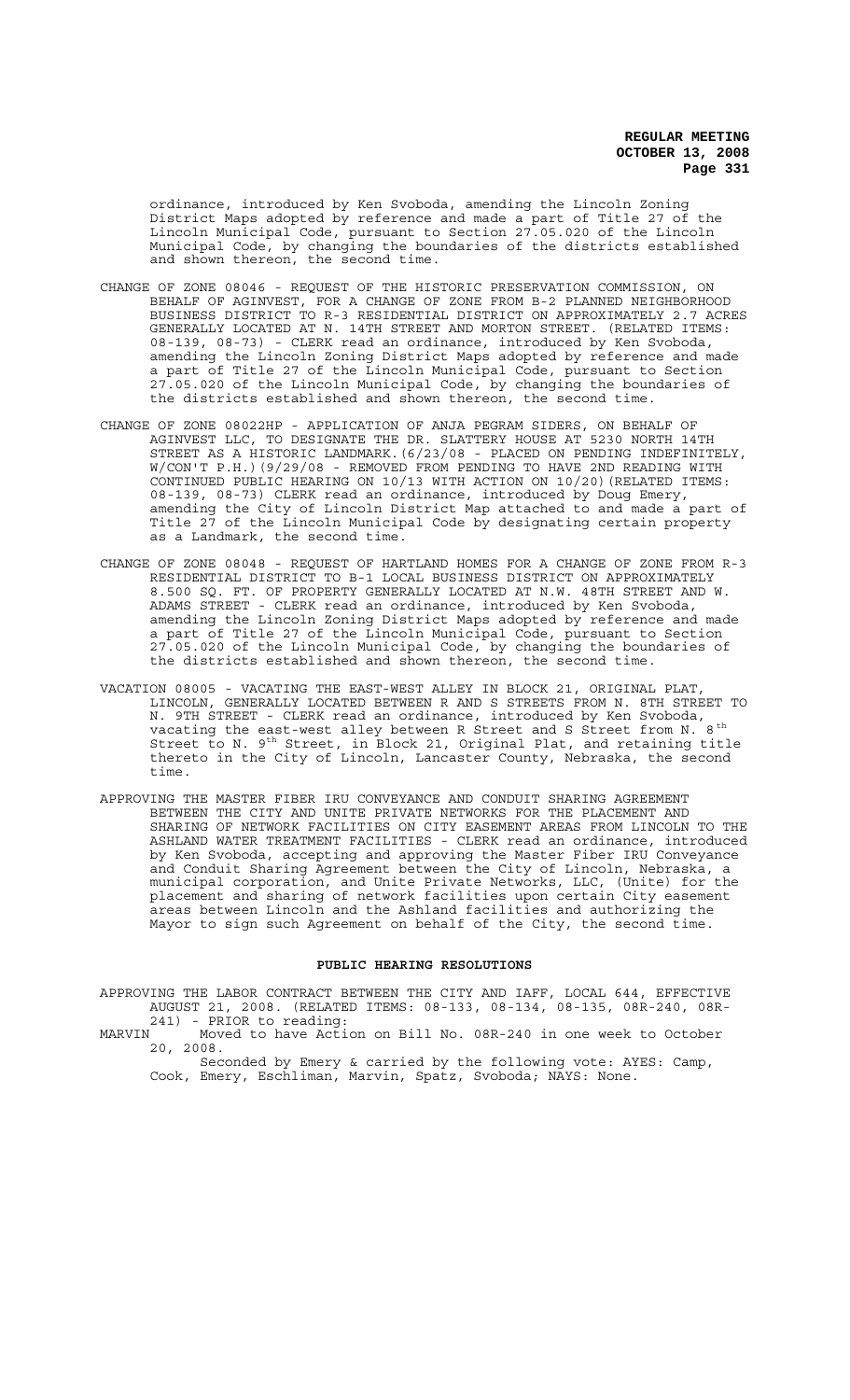APPROVING A TRANSFER OF APPROPRIATIONS AND CASH WITHIN THE 2008-2009 OPERATING BUDGET FROM THE FIRE & RESCUE GENERAL FUND, EMS ENTERPRISE FUND, GRANTS-IN-AID FUND, BUILDING & SAFETY FUND, SOCIAL SECURITY FUND AND POLICE GENERAL FUND FOR REALLOCATION TO THE POLICE AND FIRE PENSION FUND IN THE AMOUNT OF \$356,342.00. (RELATED ITEMS: 08-133, 08-134, 08-135, 08R-240, 08R-241) - PRIOR to reading:

MARVIN Moved to have Action on Bill No. 08R-241 in one week to October 20, 2008.

Seconded by Emery & carried by the following vote: AYES: Camp, Cook, Emery, Eschliman, Marvin, Spatz, Svoboda; NAYS: None.

SPECIAL PERMIT 08038 - APPEAL OF THOMAS E. MADSEN TO THE PLANNING COMMISSION'S DENIAL OF HIS APPLICATION TO EXPAND A NONCONFORMING USE BY ADDING AN OUTDOOR CAFÉ AT THE BOWLING ALLEY/RESTAURANT THAT SELLS ALCOHOLIC BEVERAGES FOR CONSUMPTION ON THE PREMISES, ON PROPERTY GENERALLY LOCATED AT N. 48TH STREET AND DUDLEY STREET - PRIOR to reading:

MARVIN Moved MTA #1 to amend Bill No. 08R-249 in the following manner: 1. On page 2, after line 12, add a new paragraph 1 as follows: 1. Revise the site plan to show an 8 ft. fence from the ground up around the perimeter of the deck.

2. On page 2 renumber paragraphs 1 through 6 as paragraphs 2 through 7.

Seconded by Cook & **LOST** by the following vote: AYES: Cook, Marvin; NAYS: Camp, Emery, Eschliman, Spatz, Svoboda.

CLERK Read the following resolution, introduced by Ken Svoboda, who moved its adoption:<br><u>A-85071</u> WHEREAS, Thoma

WHEREAS, Thomas E. Madsen has submitted an application designated as Special Permit No. 08038 for authority to expand a nonconforming use for the sale of alcoholic beverages for consumption on the premises at the bowling alley/restaurant generally located at N. 48th Street and Dudley Street by adding an outdoor café. The premises is legally described as:

Lots 1, 2, and 3, except the east 60 feet thereof, together with the east half of the vacated alley adjacent thereto; and the south half of vacated Starr Street adjacent thereto; Lots 6 and 7, except the east 60 feet of Lot 6, and except that part of Lots 6 and 7 conveyed to the City of Lincoln, Nebraska, in Deed Book 698, Page 303, but including the vacated alley adjacent to Lots 6 and 7; all of Lots 8, 9, 10, 11, and 12, and the west half of the vacated alley adjacent to Lots 8, 9, 10, 11, and 12; and the south 25 feet of the south half of vacated Starr Street adjacent to Lot 12, all in Block 8, Mount Forest, Lincoln, Lancaster County, Nebraska; and

WHEREAS, the Lincoln City-Lancaster County Planning Commission denied said application after holding a public hearing thereon; and WHEREAS, Thomas E. Madsen filed a Notice of Appeal appealing the WHEREAS, Thomas E. Madsen filed a Notice of Appeal appealing the action of the Planning Commission's denial of Special Permit No. 08038; and

WHEREAS, pursuant to Lincoln Municipal Code § 27.63.025 the action appealed from is deemed advisory and the City Council is authorized to take final action on the matter; and

WHEREAS, the community as a whole, the surrounding neighborhood, and the real property adjacent to the area included within the site plan for this expansion of a non-conforming use for the sale of alcoholic beverages for consumption on the premises will not be adversely affected by granting such a permit; and

WHEREAS, said site plan together with the terms and conditions hereinafter set forth are consistent with the comprehensive plan of the City of Lincoln and with the intent and purpose of Title 27 of the Lincoln Municipal Code to promote the public health, safety, and general welfare.

NOW, THEREFORE, BE IT RESOLVED by the City Council of the City of Lincoln, Nebraska: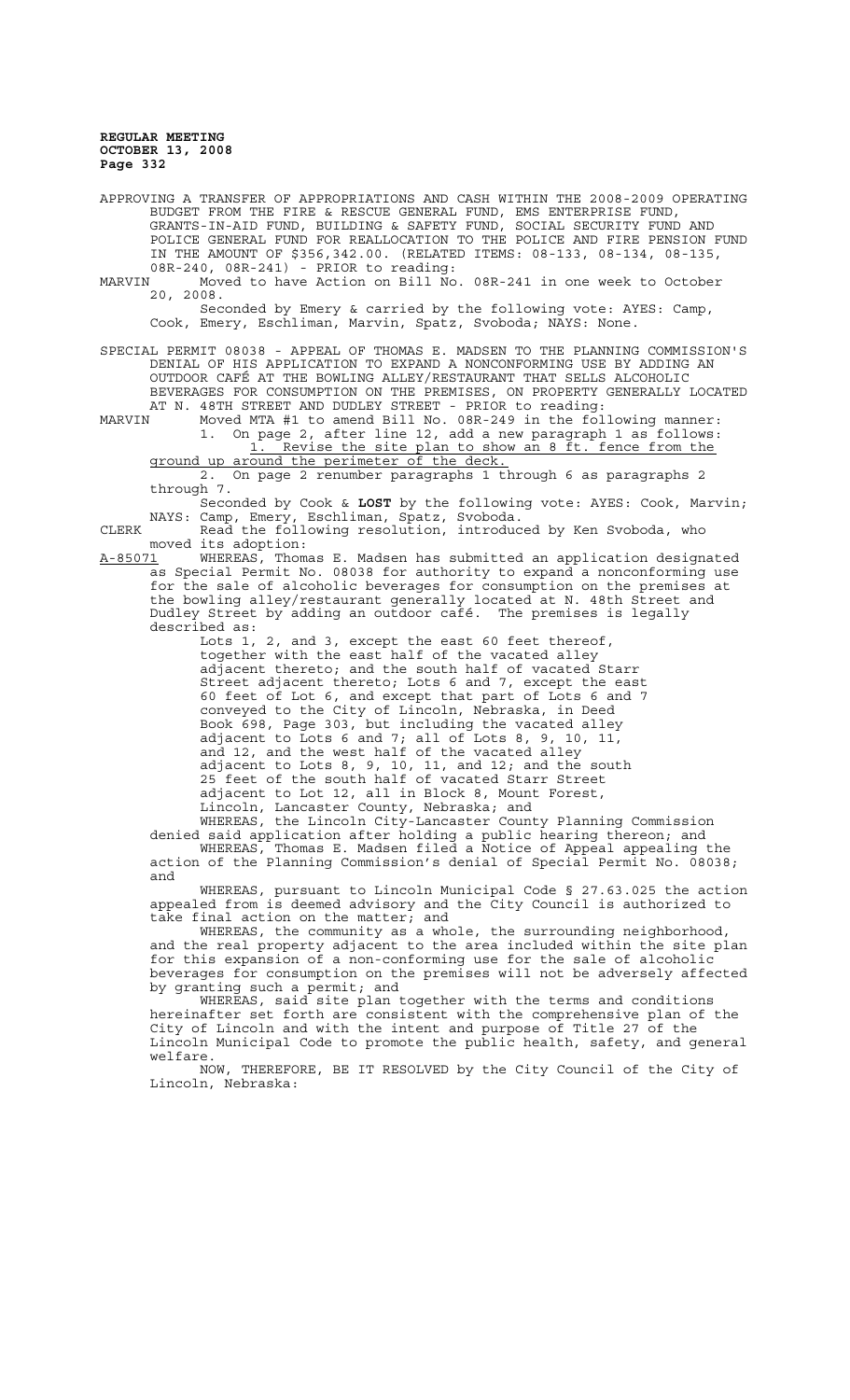That the application of Thomas E. Madsen, hereinafter referred to as "Permittee", to expand a nonconforming use for the sale of alcoholic beverages for consumption on the premises to add an outdoor café on property described above be and the same is hereby granted under the provisions of Section 27.63.280 of the Lincoln Municipal Code upon condition that construction of said outdoor café area be in strict compliance with said application, the site plan, and the following additional express terms, conditions, and requirements:

1. This permit approves the expansion of a nonconforming use for the sale of alcohol for consumption on the premises.

2. Before allowing the consumption of alcohol in the outdoor cafe, all development and construction must conform to the approved plans. 3. All privately-owned improvements, including landscaping, are to

be permanently maintained by the Permittee. 4. The physical location of all setbacks and yards, buildings, parking and circulation elements, and similar matters must be in substantial compliance with the location of said items as shown on the approved site plan.

5. The terms, conditions, and requirements of this resolution shall run with the land and be binding upon the Permittee and his successors and assigns.

6. The applicant shall sign and return the letter of acceptance to the City Clerk within 60 days following the approval of the special permit, provided, however, said 60-day period may be extended up to six months by administrative amendment. The City Clerk shall file a copy of the resolution approving the special permit and the letter of acceptance with the Register of Deeds, filling fees therefor to be paid in advance by the applicant.

Introduced by Ken Svoboda Seconded by Emery & carried by the following vote: AYES: Camp, Cook, Emery, Eschliman, Marvin, Spatz, Svoboda; NAYS: None.

MISC. 08013 - AMENDING THE CITY OF LINCOLN DESIGN STANDARDS BY ADDING CHAPTER 1.10 TO ESTABLISH A PROCESS FOR AMENDING THE CITY OF LINCOLN DESIGN STANDARDS, AND TO AMEND CHAPTER 2.15, URBAN PUBLIC STREET DESIGN STANDARDS (RELATED ITEMS: 08R-250, 08R-251) - CLERK read the following resolution, introduced by Ken Svoboda, who moved its adoption:

A-85072 WHEREAS, the Mayor's Road Design Standards Technical Task Force (Task Force) was asked to review and evaluate the City's standards for roadway design standards and industry practices; and

WHEREAS, the Task Force has completed their evaluation of the City's standards for roadway designs and has issued recommendations for modifications; and

WHEREAS, the City would like to implement the Task Force recommendations involving the City of Lincoln Design Standards, Chapter 2.15, Urban Public Street Design Standards; and

WHEREAS, the City of Lincoln has previously adopted the City of Lincoln Design Standards by Resolution No. A-80518; and

WHEREAS, the Mayor's Road Design Standards Technical Task Force has proposed amendments to the City of Lincoln Design Standards to add a Chapter 1.10 to establish a process for amending the City of Lincoln Design Standards, and to amend Chapter 2.15, Urban Public Street Design Standards, to implement the recommendations of the Task Force. NOW, THEREFORE, BE IT RESOLVED by the City Council of the

City of Lincoln, Nebraska: That the City of Lincoln Design Standards, adopted by the City

Council on November 6, 2000 by Resolution No. A-80518, be and the same are hereby amended by:

1. Adding a new Chapter 1.10 "Amendments to Design Standards" as shown on Attachment "A" which is attached hereto and incorporated herein by reference; and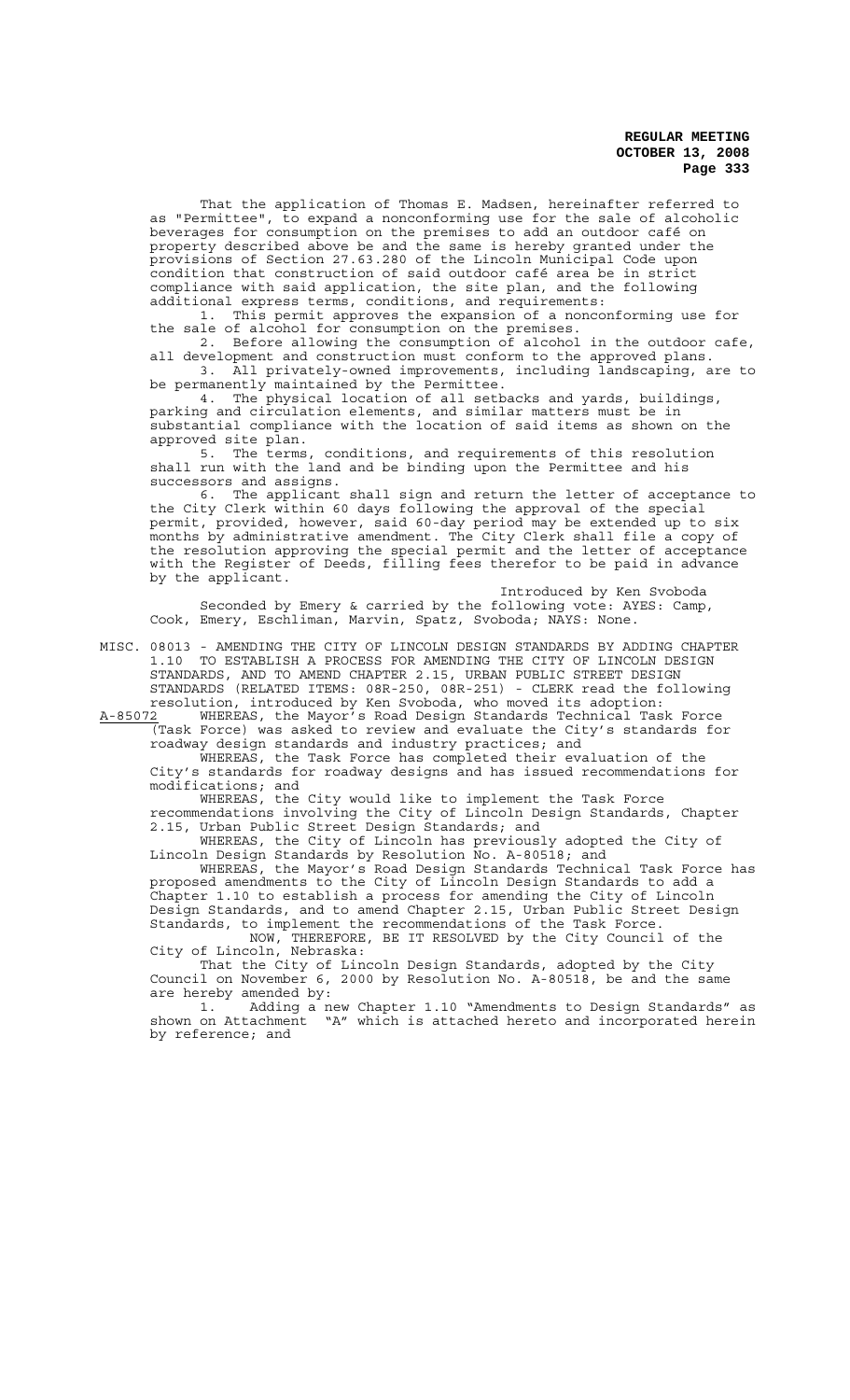2. Amending Section 3.7 "Roadway Cross-section" of Chapter 2.15 "Urban Public Street Design Standards" to read as shown on Attachment "B" which is attached hereto and incorporated herein by reference. Introduced by Ken Svoboda Seconded by Emery & carried by the following vote: AYES: Camp, Cook, Emery, Eschliman, Marvin, Spatz, Svoboda; NAYS: None. AMENDING SECTION 3.2.3 OF THE DRAINAGE CRITERIA MANUAL BY AMENDING TABLE 3-2, ALLOWABLE MAXIMUM ENCROACHMENT FOR MINOR STORMS (RELATED ITEMS: 08R-250, 08R-251) - CLERK read the following resolution, introduced by Ken Svoboda, who moved its adoption:<br>A-85073 WHEREAS, the Mayor's Road WHEREAS, the Mayor's Road Design Standards Technical Task Force (Task Force) was asked to review and evaluate the City's standards for roadway design standards and industry practices; and WHEREAS, the Task Force has completed their evaluation of the City's standards for roadway designs and has issued recommendations for modifications; and WHEREAS, the City would like to implement the Task Force recommendations involving the Drainage Criteria Manual; and WHEREAS, the City of Lincoln has previously adopted the City of Lincoln Drainage Criteria Manual by Resolution No. A-80038; and WHEREAS, a text change to Chapter 3 of the Drainage Criteria Manual is necessary to amend Table 3-2, Allowable Maximum Encroachment for Minor Storms, within Section 3.2.3, Pavement Drainage; Spread. NOW, THEREFORE, BE IT RESOLVED by the City Council of the City of Lincoln, Nebraska: That Table 3-2 "Allowable Maximum Encroachment for Minor Storms" within Section 3.2.3 of the Drainage Criteria Manual, adopted by the City Council on February 22, 2002 by Resolution No. A-80038, be and the same is hereby amended to read as follows: **3.2.3 Spread** For multi-laned curb and gutter or guttered roadways with no parking, it is not practical to avoid travel lane flooding when grades are flat. Allowable maximum encroachment is provided in the following table. **Table 3-2 Allowable Maximum Encroachment for Minor Storms Street Classification**<br>Local Local No curb overtopping. Collector  $\begin{array}{ccc}\n\text{No} \text{ curb} \text{ overtoping.} \\
\text{Arterial} \text{No} \text{ curb} \text{ overtopping.}\n\end{array}$ No curb overtopping. Flow spread must leave at least one lane free of water in each direction. For arterials with only one lane in each direction, both a 4-foot and 6-foot spread limit should be investigated, and if the 4-<br>foot spread is within 15% of the cost foot spread is within 15% of of a 6-foot spread, then 4-foot spread design should be used, otherwise 6-foot spread is the maximum. Freeway **Refer to Nebraska Department of Roads** design criteria.<br><del>the storm drain sy</del>: When these encroachments are met, the storm drain system shall commence. Introduced by Ken Svoboda Seconded by Emery & carried by the following vote: AYES: Camp, Cook, Emery, Eschliman, Marvin, Spatz, Svoboda; NAYS: None. ACCEPTING THE REPORT OF NEW AND PENDING CLAIMS AGAINST THE CITY AND APPROVING DISPOSITION OF CLAIMS SET FORTH FOR THE PERIOD OF SEPTEMBER 16 - 30, 2008 - CLERK read the following resolution, introduced by Ken Svoboda, who

moved its adoption:<br>A-85074 BE IT RESOLVE BE IT RESOLVED by the City Council of the City of Lincoln, Nebraska:

That the claims listed in the attached report, marked as Exhibit "A", dated October 1, 2008, of various new and pending tort claims filed against the City of Lincoln with the Office of the City Attorney or the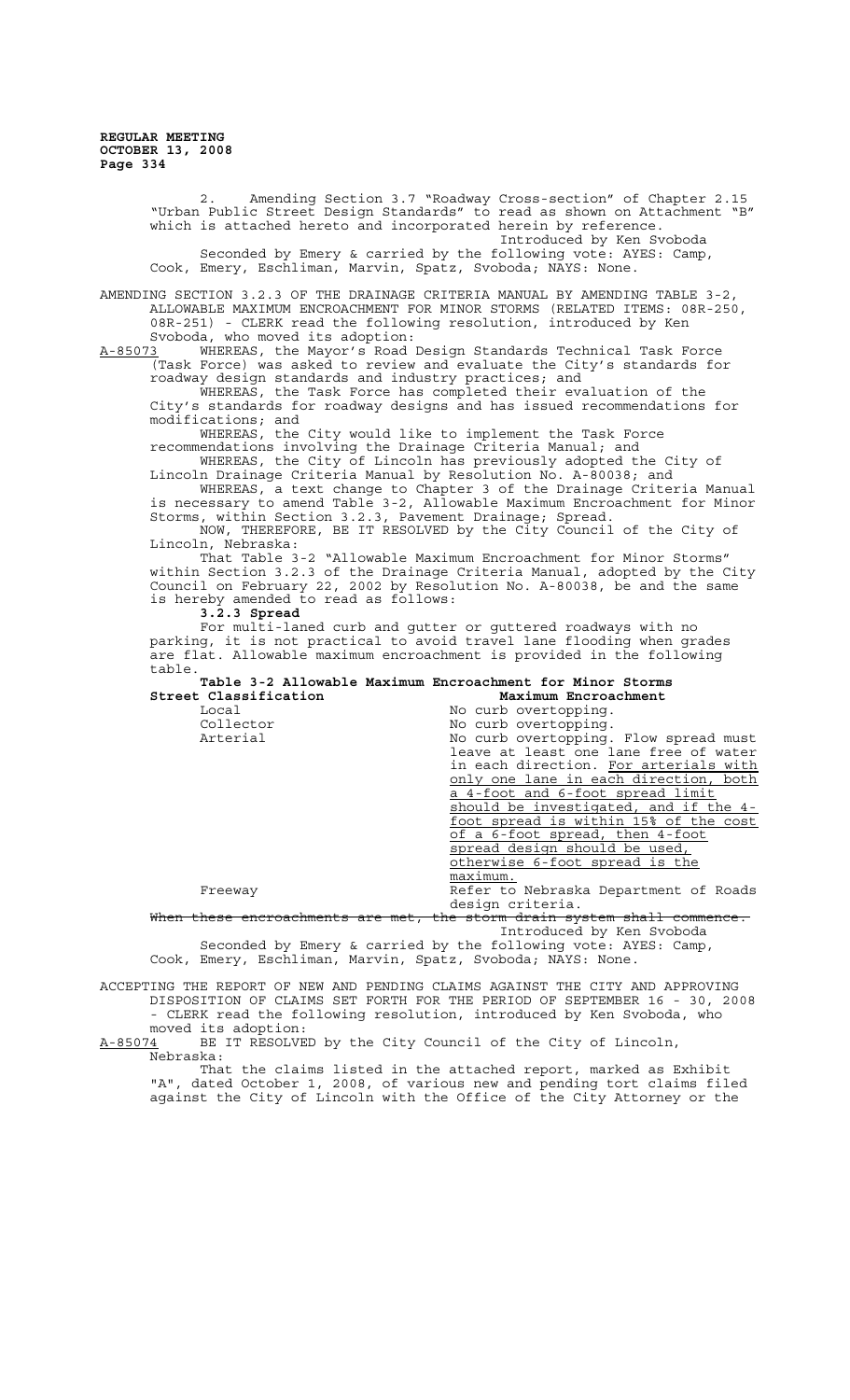Office of the City Clerk, as well as claims which have been disposed of, are hereby received as required by Neb. Rev. Stat. § 13-905 (Reissue 1997). The dispositions of claims by the Office of the City Attorney, as shown by the attached report, are hereby approved:

| DENIED               |          | ALLOWED/SETTLED               |            |  |
|----------------------|----------|-------------------------------|------------|--|
| Tanya Carlmark       | NAS*     | Edward Weisser/Farmers Mutual |            |  |
| Stephanie Bradley    | NAS*     | of Nebraska                   | \$2,797.97 |  |
| Elizabeth Hogrefe    | \$306.23 | Sara Baines                   | 1,148.45   |  |
|                      |          | Nebraska Intergovernmental    |            |  |
|                      |          | Risk Management Association   |            |  |
|                      |          | (NIRMA File                   |            |  |
|                      |          | #VAWASHI026958)               | 8,995.00   |  |
|                      |          | Juliana Thompson              | 219.50     |  |
|                      |          | Mark & Julie Olson            | 521.51     |  |
|                      |          | Sabrina Hall                  | 521.50     |  |
|                      |          | Lisa Kolbaum                  | 2,127.62   |  |
| *No Amount Specified |          |                               |            |  |

The City Attorney is hereby directed to mail to the various claimants listed herein a copy of this resolution which shows the final disposition of their claim.

Introduced by Ken Svoboda Seconded by Camp & carried by the following vote: AYES: Camp, Cook, Emery, Eschliman, Marvin, Spatz, Svoboda; NAYS: None.

APPROVING A TWO-YEAR GRANT CONTRACT BETWEEN THE CITY OF LINCOLN AND THE LINCOLN LITERACY COUNCIL TO PROVIDE GRANT FUNDS IN THE AMOUNT OF \$10,000.00 PER YEAR FOR ITS ENGLISH LANGUAGE ACADEMY PROGRAM - CLERK read<br>the following resolution, introduced by Ken Svoboda, who moved its following resolution, introduced by Ken Svoboda, who moved its

adoption:<br><u>A-85075</u> BE BE IT RESOLVED by the City Council of the City of Lincoln, Nebraska:

That the attached two-year Grant Contract between the City of Lincoln and the Lincoln Literacy Council to provide grant funds in the amount of \$10,000.00 per year for its English Language Academy Program, upon the terms and conditions as set forth in said contract, is hereby approved and the Mayor is authorized to execute the same on behalf of the City.

The City Clerk is directed to transmit one fully executed original Contract to the Lincoln Literacy Council, 745 South 9th Street, Lincoln, NE 68508, and a copy of said Contract to the Finance Department

Introduced by Ken Svoboda Seconded by Emery & carried by the following vote: AYES: Camp, Cook, Emery, Eschliman, Marvin, Spatz, Svoboda; NAYS: None.

APPROVING A TWO-YEAR GRANT CONTRACT BETWEEN THE CITY OF LINCOLN AND THE LINCOLN COUNCIL ON ALCOHOLISM AND DRUGS, INC. TO PROVIDE GRANT FUNDS IN THE AMOUNT OF \$37,000.00 PER YEAR FOR ITS ALCOHOL AND DRUG EDUCATION AND PREVENTION PROGRAMS - CLERK read the following resolution, introduced by Ken Svoboda, who moved its adoption:<br>A-85076 BE IT RESOLVED by the City Cou

BE IT RESOLVED by the City Council of the City of Lincoln, Nebraska:

That the attached two-year Grant Contract between the City of Lincoln and the Lincoln Council on Alcoholism and Drugs, Inc. to provide grant funds in the amount of \$37,000.00 per year for its Alcohol and Drug Education and Prevention Programs, upon the terms and conditions as set forth in said contract, is hereby approved and the Mayor is authorized to execute the same on behalf of the City.

The City Clerk is directed to transmit one fully executed original Contract to the Lincoln Council on Alcoholism and Drugs, 914 L Street, Lincoln, NE 68508, and a copy of said Contract to the Finance Department Introduced by Ken Svoboda

Seconded by Emery & carried by the following vote: AYES: Camp, Cook, Emery, Eschliman, Marvin, Spatz, Svoboda; NAYS: None.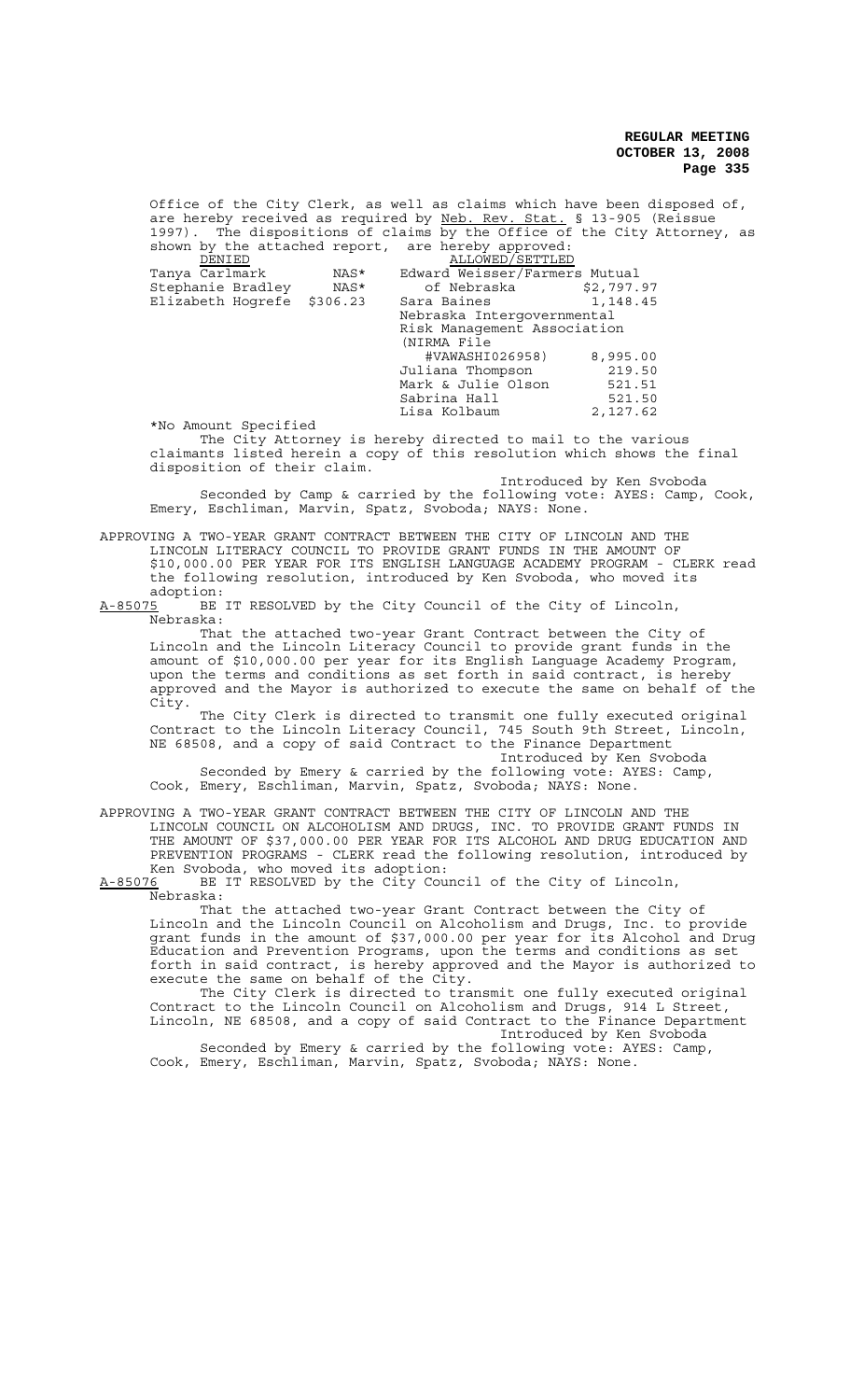APPROVING A TWO-YEAR GRANT CONTRACT BETWEEN THE CITY OF LINCOLN AND THE ASIAN COMMUNITY AND CULTURAL CENTER TO PROVIDE GRANT FUNDS IN THE AMOUNT OF \$10,000.00 PER YEAR FOR ITS FAMILY RESOURCE PROGRAM - CLERK read the following resolution, introduced by Ken Svoboda, who moved its adoption: A-85077 BE IT RESOLVED by the City Council of the City of Lincoln,  $A-85077$  BE<br>Nebraska:

That the attached two-year Grant Contract between the City of Lincoln and the Asian Community and Cultural Center to provide grant funds in the amount of \$10,000.00 per year for its Family Resource Program, upon the terms and conditions as set forth in said contract, is hereby approved and the Mayor is authorized to execute the same on behalf of the City.

The City Clerk is directed to transmit one fully executed original Contract to Asian Community & Cultural Center, 2615 O Street, Lincoln, NE 68510, and a copy of said Contract to the Finance Department.

Introduced by Ken Svoboda Seconded by Emery & carried by the following vote: AYES: Camp, Cook, Emery, Eschliman, Marvin, Spatz, Svoboda; NAYS: None.

APPROVING A TWO-YEAR GRANT CONTRACT BETWEEN THE CITY OF LINCOLN AND THE FRIENDSHIP HOME TO PROVIDE GRANT FUNDS IN THE AMOUNT OF \$189,362.00 PER YEAR FOR ITS EMERGENCY SHELTER PROGRAM - CLERK read the following

resolution, introduced by Ken Svoboda, who moved its adoption:<br>A-85078 BE IT RESOLVED by the City Council of the City of Lincol BE IT RESOLVED by the City Council of the City of Lincoln Nebraska:

That the attached two-year Grant Contract between the City of Lincoln and the Asian Community and Cultural Center to provide grant funds in the amount of \$10,000.00 per year for its Family Resource Program, upon the terms and conditions as set forth in said contract, is hereby approved and the Mayor is authorized to execute the same on behalf of the City.

The City Clerk is directed to transmit one fully executed original Contract to Asian Community & Cultural Center, 2615 O Street, Lincoln, NE 68510, and a copy of said Contract to the Finance Department

Introduced by Ken Svoboda Seconded by Emery & carried by the following vote: AYES: Camp, Cook, Emery, Eschliman, Marvin, Spatz, Svoboda; NAYS: None.

APPROVING A TWO-YEAR GRANT CONTRACT BETWEEN THE CITY OF LINCOLN AND THE CLYDE MALONE COMMUNITY CENTER TO PROVIDE GRANT FUNDS IN THE AMOUNT OF \$35,000.00 PER YEAR FOR ITS AFTER SCHOOL PROGRAM - CLERK read the

following resolution, introduced by Ken Svoboda, who moved its adoption: A-85079 BE IT RESOLVED by the City Council of the City of Lincoln, Nebraska:

That the attached two-year Grant Contract between the City of Lincoln and the Clyde Malone Community Center to provide grant funds in the amount of \$35,000.00 per year for its After-School Program, upon the terms and conditions as set forth in said contract, is hereby approved and the Mayor is authorized to execute the same on behalf of the City. The City Clerk is directed to transmit one fully executed original Contract to Clyde Malone Community Center, 2032 U Street, Lincoln, NE 68503, and a copy of said Contract to the Finance Department

Introduced by Ken Svoboda Seconded by Emery & carried by the following vote: AYES: Camp, Cook, Emery, Eschliman, Marvin, Spatz, Svoboda; NAYS: None.

APPROVING A TWO-YEAR GRANT CONTRACT BETWEEN THE CITY OF LINCOLN AND THE FAMILY VIOLENCE COUNCIL TO PROVIDE GRANT FUNDS IN THE AMOUNT OF \$26,259.00 PER YEAR FOR ITS PROGRAMS TO STOP VIOLENCE AND ABUSE - CLERK read the following resolution, introduced by Ken Svoboda, who moved its adoption: A-85080 BE IT RESOLVED by the City Council of the City of Lincoln,

Nebraska:

That the attached two-year Grant Contract between the City of Lincoln and the Family Violence Council to provide grant funds in the amount of \$26,259.00 per year for its Programs to Stop Violence and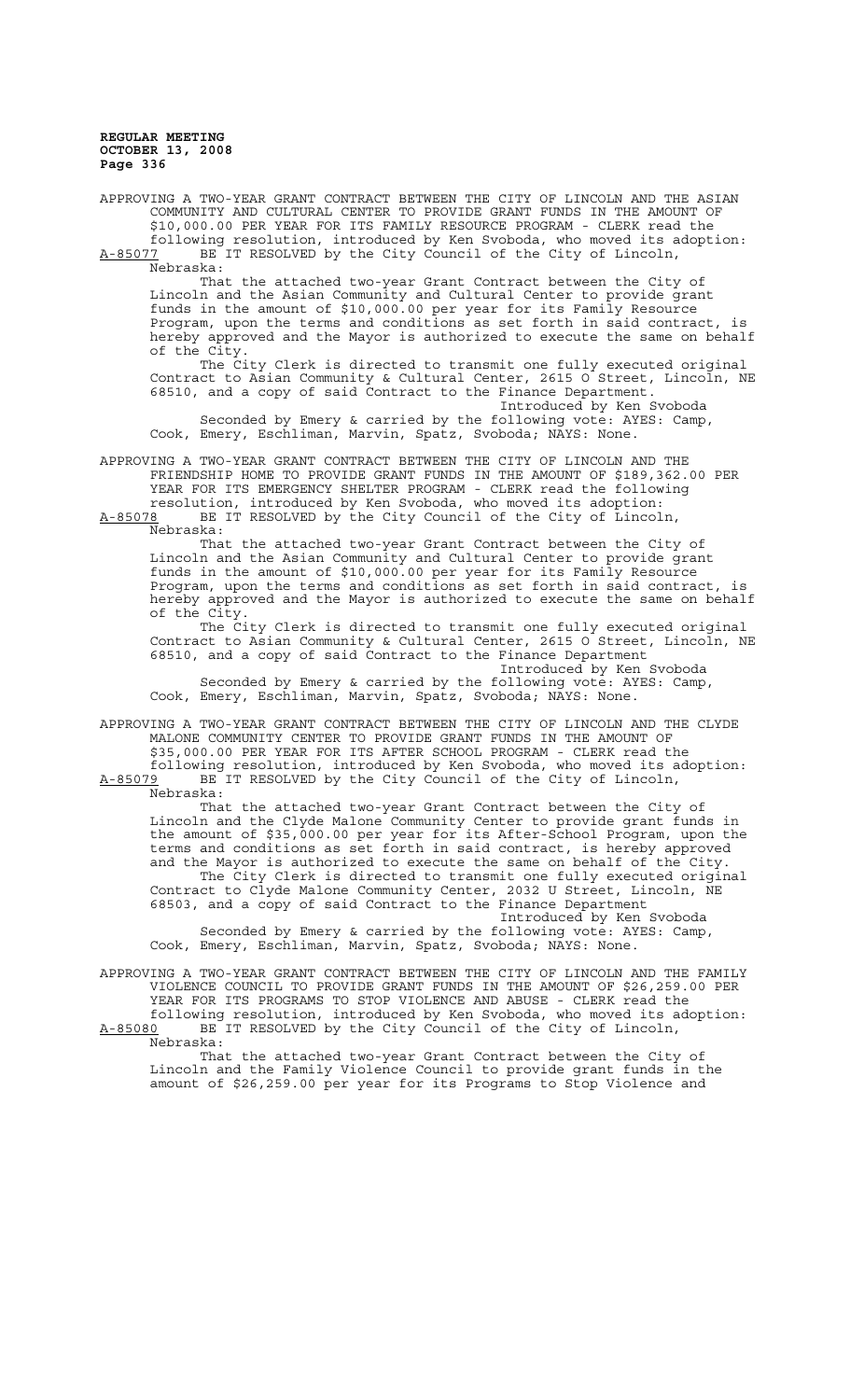Abuse, upon the terms and conditions as set forth in said contract, is hereby approved and the Mayor is authorized to execute the same on behalf of the City.

The City Clerk is directed to transmit one fully executed original Contract to Family Violence Council, 4600 Valley Road, Lincoln, NE 68510, and a copy of said Contract to the Finance Department

Introduced by Ken Svoboda Seconded by Emery & carried by the following vote: AYES: Camp, Cook, Emery, Eschliman, Marvin, Spatz, Svoboda; NAYS: None.

# **ORDINANCE - 1ST READING & RELATED RESOLUTIONS (AS REQUIRED)**

- AMENDING ORDINANCE NO. 19143, PASSED BY THE CITY COUNCIL ON SEPTEMBER 22, 2008, TO CORRECT THE LEGAL DESCRIPTION FOR THE SURPLUS PROPERTY GENERALLY LOCATED AT SOUTH 46TH STREET AND O STREET (COMP. PLAN CONFORMANCE 07023) - CLERK read an ordinance, introduced by Jon Camp, amending Ordinance 19143 passed by the City Council of the City of Lincoln, Nebraska on September 22, 2008, declaring approximately 2,739 square feet of Cityowned property generally located at South 46<sup>th</sup> Street and O Street as surplus, to correct the legal description of the surplus property, the first time.
- AMENDING TITLE 10 OF THE LINCOLN MUNICIPAL CODE BY CREATING A NEW CHAPTER 10.55, ELECTRIC PERSONAL ASSISTIVE MOBILITY DEVICES, TO DEFINE THE SAME, TO REGULATE THE USE THEREOF, AND TO PROVIDE PENALTIES FOR VIOLATIONS CLERK read an ordinance, introduced by Jon Camp, creating Chapter 10.55 of the Lincoln Municipal Code, Electric Personal Assistive Mobility Devices, to define the same, to regulate the use thereof, and to provide penalties for violation, the first time.
- APPROVING THE PINE WOODS CONDITIONAL ANNEXATION AND ZONING AGREEMENT BETWEEN THE CITY AND REALTY TRUST GROUP RELATING TO THE ANNEXATION OF APPROXIMATELY 4.87 ACRES OF PROPERTY GENERALLY LOCATED ON THE WEST SIDE OF SOUTH 70TH STREET AND SOUTH OF PINE LAKE ROAD (RELATED ITEMS: 08-R-260, 08-145, 08-146) (ACTION DATE: 10/27/08)
- ANNEXATION NO. 08006 APPLICATION OF REALTY TRUST GROUP TO AMEND THE LINCOLN CORPORATE LIMITS MAP BY ANNEXING APPROXIMATELY 4.87 ACRES OF PROPERTY GENERALLY LOCATED AT SOUTH 70TH STREET AND PINE LAKE ROAD (RELATED ITEMS: 08-R-260, 08-145, 08-146) - CLERK read an ordinance, introduced by Jon Camp, annexing and including the below described land as part of the City of Lincoln, Nebraska and amending the Corporate Limits Map attached to and made a part of Ordinance No. 18208, to reflect the extension of the corporate limits boundary of the City of Lincoln, Nebraska established and shown thereon, the first time.
- CHANGE OF ZONE 08041 APPLICATION OF REALTY TRUST GROUP FOR A CHANGE OF ZONE FROM AGR AGRICULTURAL RESIDENTIAL DISTRICT TO R-3 RESIDENTIAL DISTRICT PUD AND FOR APPROVAL OF A DEVELOPMENT PLAN FOR MODIFICATIONS TO THE ZONING AND LAND SUBDIVISION ORDINANCES TO DEVELOP APPROXIMATELY 11 DWELLING UNITS AND APPROXIMATELY 53,000 SQUARE FEET OF OFFICE, RETAIL AND/OR COMMERCIAL FLOOR AREA ON PROPERTY GENERALLY LOCATED AT SOUTH 70TH STREET AND PINE LAKE ROAD (RELATED ITEMS: 08-R-260, 08-145, 08-146) CLERK read an ordinance, introduced by Jon Camp, amending the Lincoln Zoning District Maps attached to and made a part of Title 27 of the Lincoln Municipal Code, as provided by Section 27.05.020 of the Lincoln Municipal Code, by changing the boundaries of the districts established and shown thereon, the first time.

**ORDINANCES - 3RD READING & RELATED RESOLUTIONS (as required) - NONE**

**REGISTERED TO SPEAK SESSION - NONE**